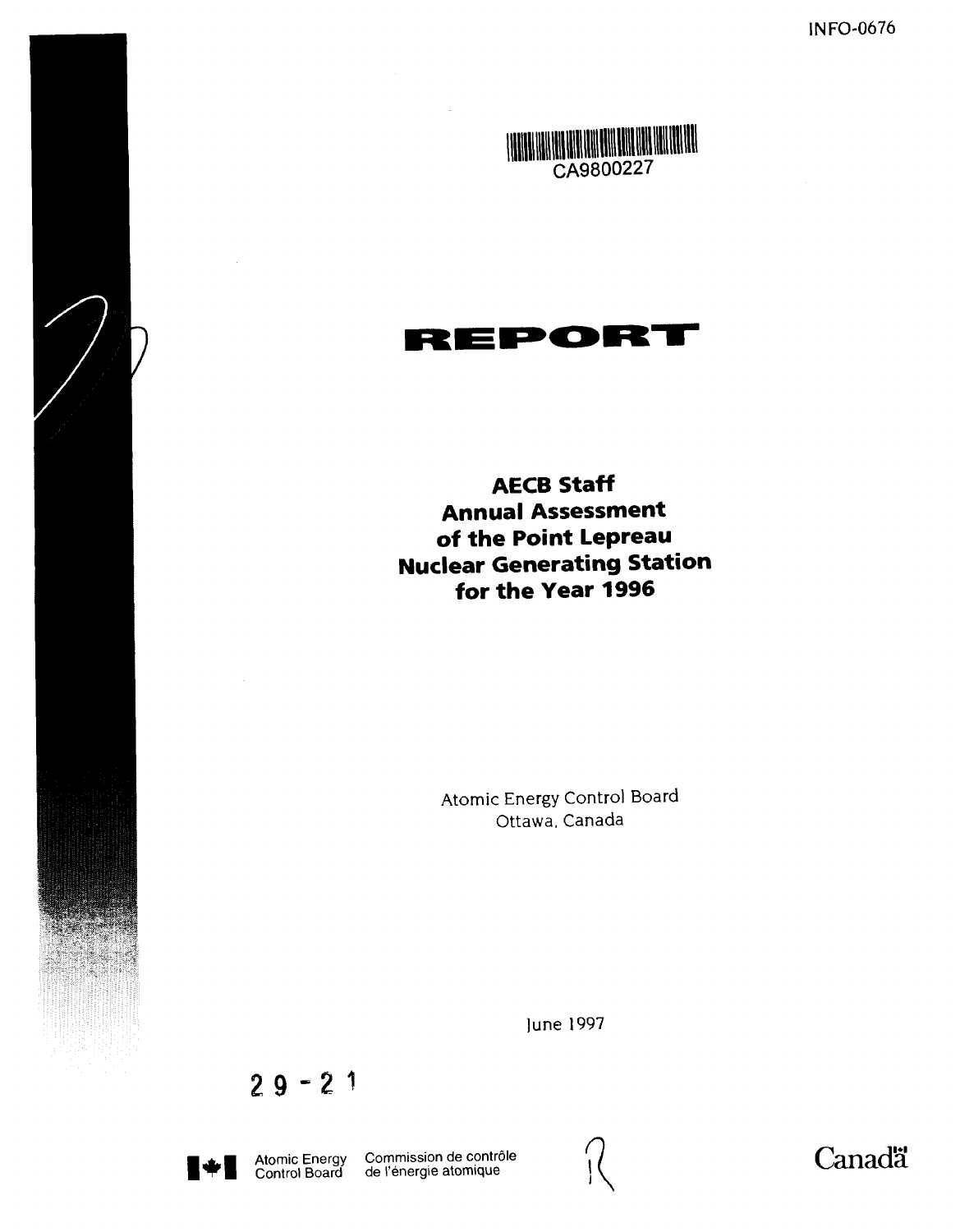© Minister of Public Works and Government Services Canada 1997 AECB Catalogue number 1NFO-0676

Extracts from this document may be reproduced for individual use without permission provided the source is fully acknowledged. However, reproduction in whole or in part for purposes of resale or redistribution requires prior written permission from the Atomic Energy Control Board.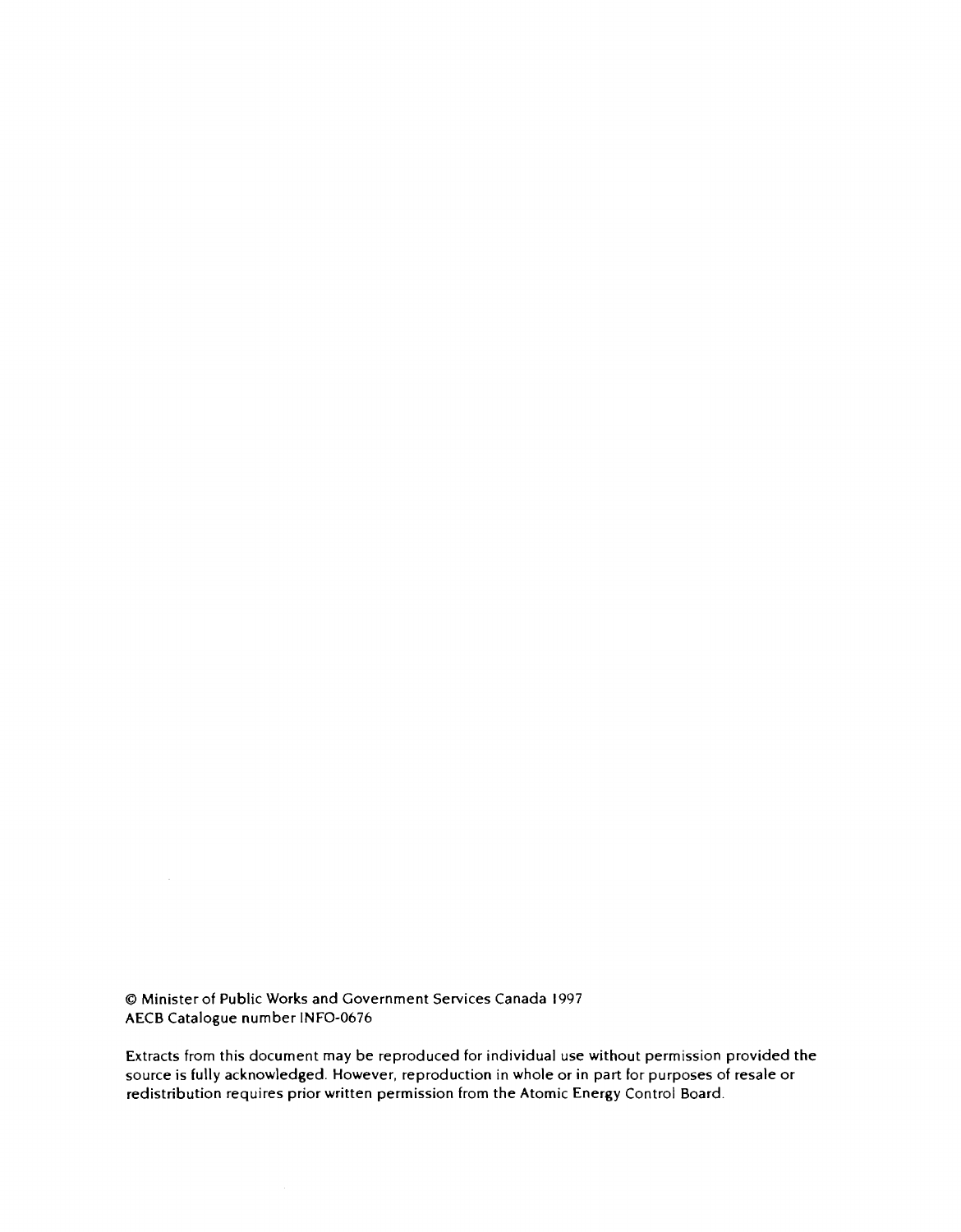$The$  Atomic Energy Control Board is the independent federal agency that controls all nuclear activities in Canada. Our mission is to ensure that the use of nuclear energy in Canada does not pose undue risk to health, safety, security and the environment.

A major use of nuclear energy in Canada is electricity production. We have an office at every nuclear generating station, and we monitor the stations on a day-to-day basis. Specialists in our Ottawa head office work with the on-site staff to accomplish our mission.

We assess every station's performance against legal requirements, including the conditions in the operating licence we issue. To do this, we review all aspects of a station's operation and management, and we inspect each station.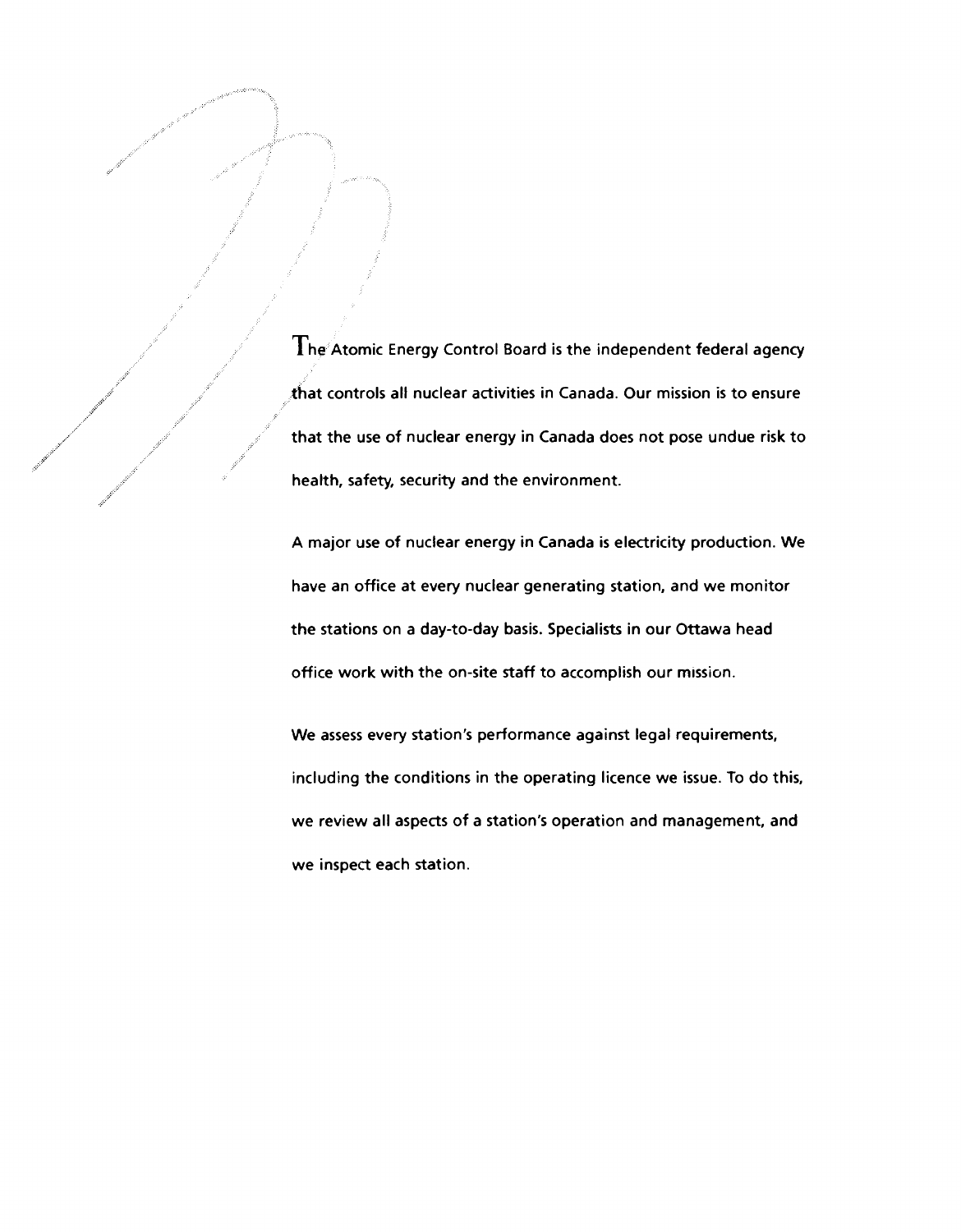## **SUMMARY**

 $1$  his report is the Atomic Energy Control Board staff assessment of safety at Point Lepreau Generating Station for the calendar year 1996. Our onsite Project Officers, and Ottawabased specialists monitored the station throughout the year.

Point Lepreau operated safely during the year. However, there are worsening trends in NB Power's safety performance which lead us to conclude that urgent action is required. We have required NB Power to report formally to our Board on progress with measures to improve safety management every six months. And we have warned NB Power that we will take further licensing action if it fails to make needed improvements.

NB Power's level of compliance with the conditions of the operating licence we issue continues to be unacceptable. An important feature of failures to comply with the licence is personnel failure to follow required rules and procedures.

Worker radiation safety was satisfactory during 1996. There were no exposures greater than legal limits. We consider total exposure to staff to be typical for this type of reactor, although unscheduled maintenance work has increased the figure. Releases of radioactive materials from the station continue to be acceptable, and are very much lower than the limits we set.

The two shutdown systems performed satisfactorily during the year. We believe the containment envelope would have been unable to meet the safety requirements for earthquake resistance for much of the year. This was because degradation of steam generator emergency water system headers could have affected steam generator tubes. Maintenance problems may have affected emergency core cooling system motorised valves during the year. NB Power has not yet completed its assessment of the effects of these problems. NB Power still needs to complete work to bring the predicted future availability of special safety systems in line with our target.

NB Power's management of the station has caused us some concern during the year. We found it necessary to intervene in a proposed start up when we considered there was insufficient assurance of safe reactor configuration. We believe that station management has focused too much attention on maximising production and minimising costs. An additional result of this has been NB Power's continued failure to meet commitments it has made to us for work responding to our requests for action.

Our evaluation of NB Power's emergency preparedness program showed that the program is well documented, and NB Power maintains emergency equipment in good condition. However, the training, drill, and exercise aspects of the program are weak. Our audit of NB Power's quality assurance program also found problems. The quality assurance program does not adequately ensure the quality of design work done for the station. In both areas, we have issued directives to NB Power requiring improved performance.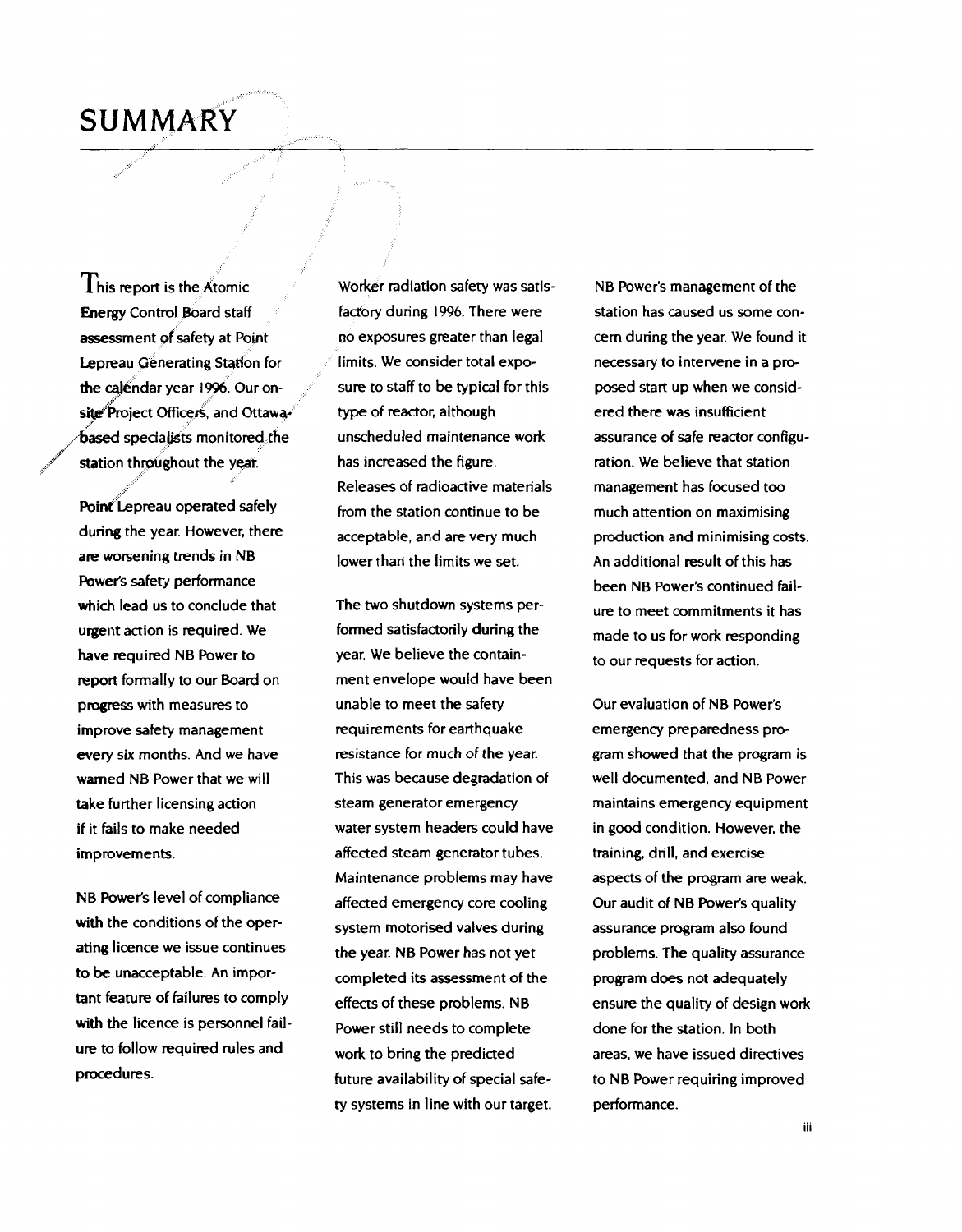# **TABLE OF CONTENTS**

|                                        | iii |
|----------------------------------------|-----|
|                                        | 1   |
| OPERATIONAL SAFETY                     | 3   |
| Compliance with Regulations made under |     |
| the Atomic Energy Control Act          | 3   |
| Compliance with the Operating Licence  | 3   |
| Events Reported to the AECB            | 4   |
| Worker Radiation Safety                | 5   |
| Public Radiation Safety                | 7   |
|                                        | 9   |
|                                        | 11  |
|                                        | 13  |
|                                        | 16  |
|                                        | 16  |
|                                        | 17  |
|                                        | 17  |
|                                        | 18  |
|                                        | 19  |
|                                        | 21  |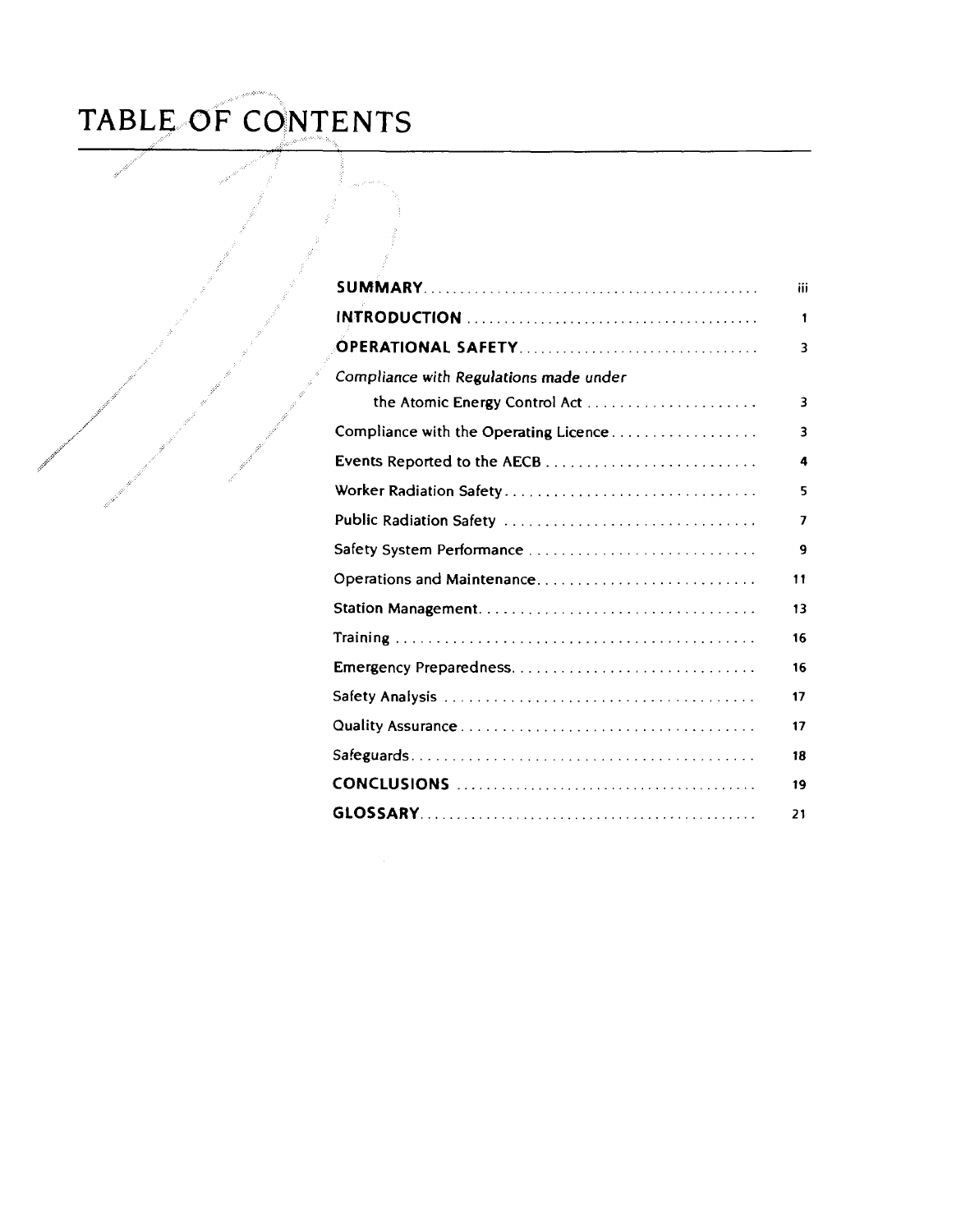## **INTRODUCTION**

 $P_{\text{oint Lepreau is a single rea<sub>c</sub>}.$ tor nuclear generating station of the Canadian Deuteriumof the *Canadian Deuterium'* / ) 60Q'MW / */* design. It is located on the *J* ore of the Bay of Fundy, near Saint John, New Brunswick.

/ /

This report is the Atomic Energy *Control Board* (AECB) staff assessment of the safety of the operation of the Point Lepreau Nuclear Generating Station. It has been compiled by AECB staff at the Point Lepreau site, and in our head office in Ottawa. We have based our review on our own observations, and on information submitted to us by New Brunswick Power (NB Power). We restrict the information we present in this report to station operation during the calendar year 1996. The station has encountered some well publicised difficulties in early 1997. These difficulties are linked to issues discussed in this report, but detailed discussion of these

events will be included in our report on 1997 operation.

.;v'

/Throughout this report, we have included tables with more detailed information on specific topics. These tables also give a detailed breakdown of our assessment of NB Power's safety performance. Although we use similar terms to describe safety performance for each of the nuclear generating stations in Canada, many of them have different contexts. Readers should be aware that direct comparison between stations is difficult, and often not appropriate.

The nuclear industry uses many technical terms in its day-to-day activities. To help our readers, we have provided a glossary of the technical terms used in this report. We have also *italicised* glossary terms the first time they appear in the body of the report.

At our head office in Ottawa, the public can consult documents relevant to the licensing of nuclear facilities. Our public library also contains an important collection of documents, available on request. Apart from the AECB Staff Annual Assessment Reports, we publish an AECB Annual Report, research reports, communiques, information bulletins, notices and pamphlets. Our address is 280 Slater Street, Ottawa, Ontario.

Please mail any written requests for information to: Atomic Energy Control Board Office of Public Information P.O. Box 1046 Ottawa, Ontario KIP 5S9 CANADA

We can also be reached by telephone at 613-995-5894 or 1-800-668-5284, and through the Internet at info@atomcon.gc.ca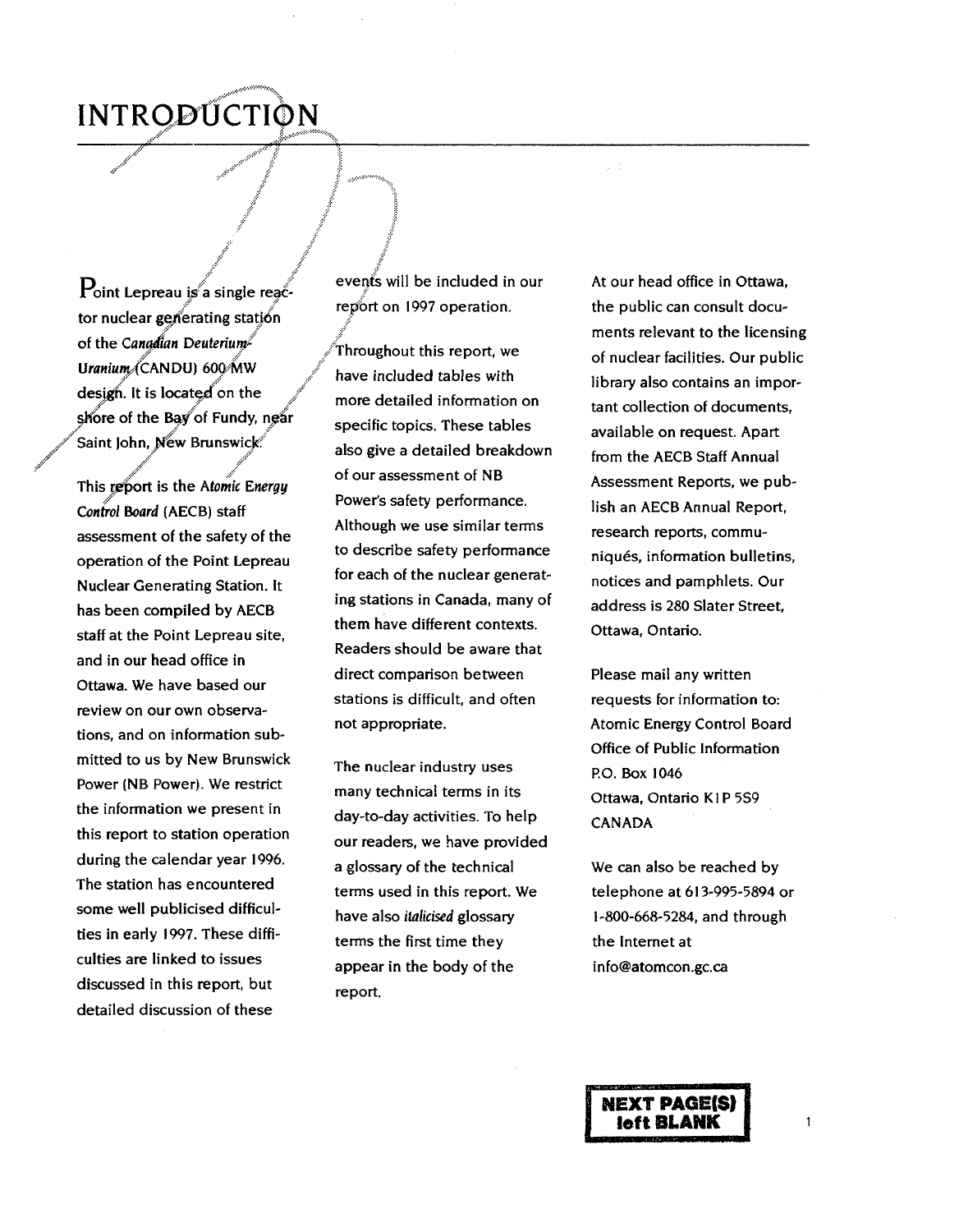## OPERATIONAL SAFETY

## **COMPLIANCE WITH REGULATIONS MADE UNDER THf ATOMIC ENERGY CONTROL ACT**

We require NB Power to operate Point Lepreau Generating Station according to the legal requirements governing the nuclear industry in Canada. These requirements come from the Atomic Energy Control Act and regulations made under the Act. The regulations directly applying to Point Lepreau are the Atomic Energy Control Regulations, the Physical Security Regulations, the Transport Packaging of Radioactive Materials Regulations and the AECB Cost Recovery Fees Regulations. N B Power complied fully with all these regulations, except as noted in the following paragraphs.

There were two incidents in which NB Power failed to comply with the Atomic Energy Control Regulations requirements for signposting radiation hazards. In the first event, two narrow beams of radiation

existed for several months because shielding had not been replaced in horizontal flux detector housings after work in the 1995 outage. In the second event, contaminated tools stored near the main airlock caused radiation fields which should have been signposted. We discuss both these events in the 'Worker Radiation Safety' section of this report.

The Physical Security Regulations define the security measures which NB Power must maintain at Point Lepreau. During 1996, NB Power continued to improve its efforts to comply with these regulations. In November, we conducted assessments of security arrangements at Point Lepreau. NB Power has corrected several items from previous assessments. Overall, we found general improvement to station security. However, NB Power must improve further in some areas, particularly in observing the requirements of procedures.

## **COMPLIANCE WITH THE OPERATING LICENCE**

The operating licence we issue to NB Power contains conditions that it must observe. NB Power's level of compliance with these conditions continues to be unacceptable. It is essential that NB Power diagnose and correct the underlying causes of these problems.

There were 30 instances in 1996 where NB Power failed to comply with these conditions. However, six of these events related to NB Power's management of its waste water facilities, which were not related to nuclear safety. These events were reportable to us because of an operating licence condition which required NB Power to comply with provincial legislation. In these cases, NB Power had failed to observe the conditions of the waste water permit issued by the New Brunswick Department of the Environment. We have now removed the condition, and the associated need for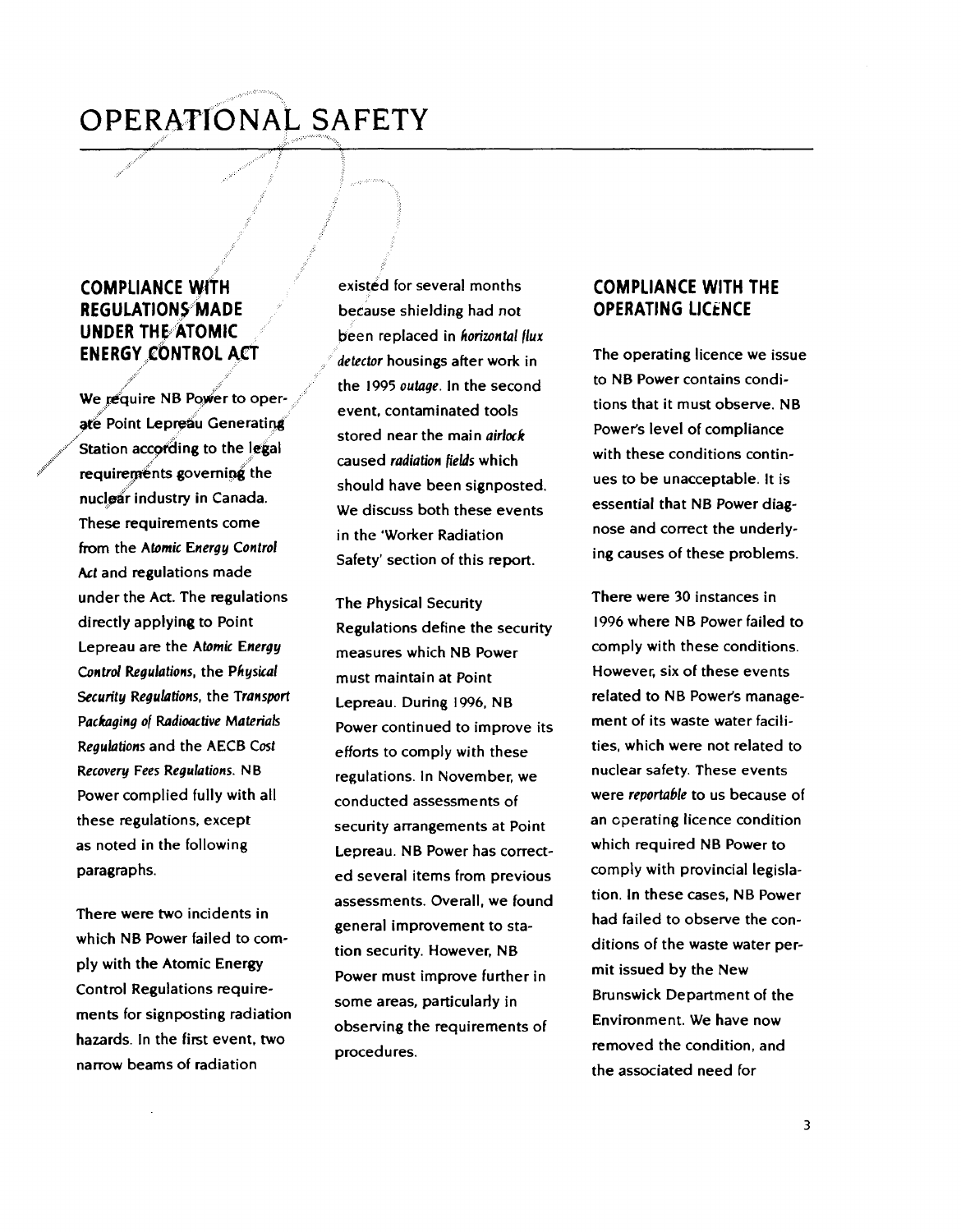

reporting from the operating licence. Figure I shows the history of compliance problems at Point Lepreau. The 1996 entry in Figure I does not include the waste water events.

We have included details of these events, and our assessment of their safety significance, in the appropriate sections of this report. Many of these failures to comply with the operating licence conditions involved the failure of personnel to follow required procedures. We noted similar problems in our 1995 report.

This aspect is also discussed in more detail later in the report.

## **EVENTS REPORTED TO THE AECB**

NB Power reported 50 events to us under the terms of the operating licence during 1996. This number includes the 30 events where NB Power failed to comply with the operating licence. Twenty events directly involved personnel error. The number of events reported is an increase from 1995, and continues an adverse trend we have observed in recent years.

NB Power's performance is not acceptable. NB Power is evaluating improvements to its event investigation process. Improvements in this process are urgently required.

In past reports, we have noted that it is not possible to distinguish between events which occur because of on-going safety management deficiencies, and events which are discovered in increasing numbers because of increasing safety awareness and safety culture. However, in the latter case, we would expect the numbers of events reported to decline after an initial increase, as safety problems are found and corrected. The increasing trend of events at Point Lepreau therefore leads to a conclusion that there are underlying safety management problems which have not been addressed.

Personnel error and failure to comply with procedures are significant components of events reported by NB Power. We consider that some level of personnel error is natural and expected, and we have placed formal actions on NB Power to ensure that it includes in its work processes and procedures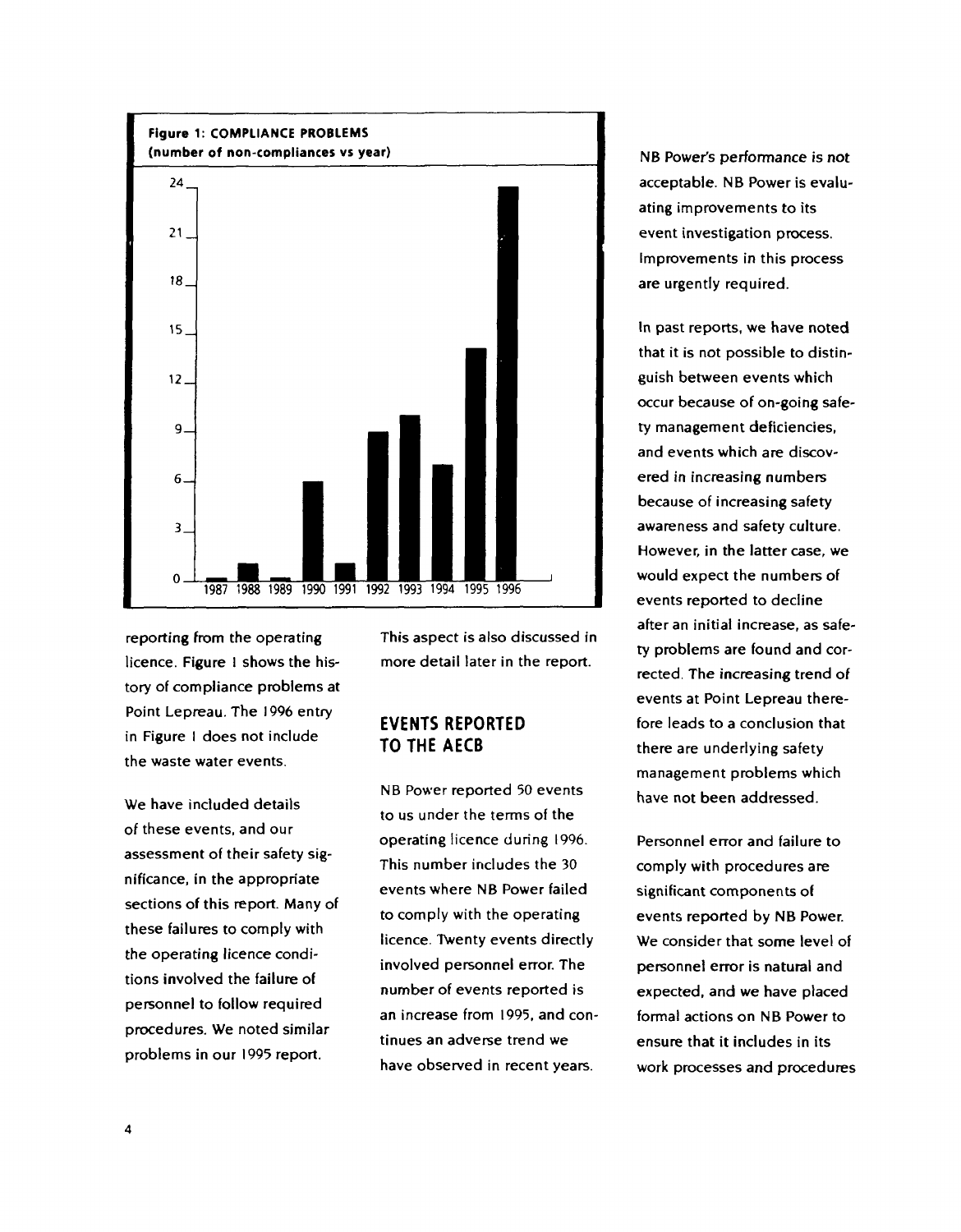adequate checks to detect and correct such errors. In 1996, we also placed actions on NB Power requiring it to improve its event investigation and follow-up processes. In previous reports we expressed dissatisfaction with the process NB Power has been using. An assessment we completed in 1996 showed the approach to

be largely informal, and without a documented systematic process. NB Power has told us that it recognises the weaknesses in its approach, and it is evaluating a more systematic process. This is necessary to ensure that NB Power identifies all the root causes of an event, and analyses and understands trends in event causes.

| Table 1: SUMMARY OF EVENTS 1996                                                                                   |    |                   |
|-------------------------------------------------------------------------------------------------------------------|----|-------------------|
|                                                                                                                   |    | <b>ASSESSMENT</b> |
| Number of events reported to the AECB                                                                             | 50 | Needs improvement |
| Number of non-compliances with<br><b>Operating Policies and Principles</b><br>and licence conditions <sup>1</sup> | 30 | Unacceptable      |
| Number of fires                                                                                                   |    | Acceptable        |
| Included in the total number of events reported                                                                   |    |                   |



## **WORKER RADIATION SAFETY**

NB Power's radiation control programs were acceptable during 1996, and worker radiation doses were within required limits. However, human error resulted in some unnecessary radiation exposures.

The total worker radiation exposure during 1996 was 938 person\*millisievert. We consider this level of exposure to be typical for this reactor type. Approximately two-thirds of this exposure was accumulated during the repairs to the steam generator emergency water system headers. We discuss this event in the 'Operations and Maintenance' section of our report. Although radiation work planning was effective during this exercise, we believe that the unplanned nature of this outage resulted in higher exposures than would have been experienced under more favourable conditions.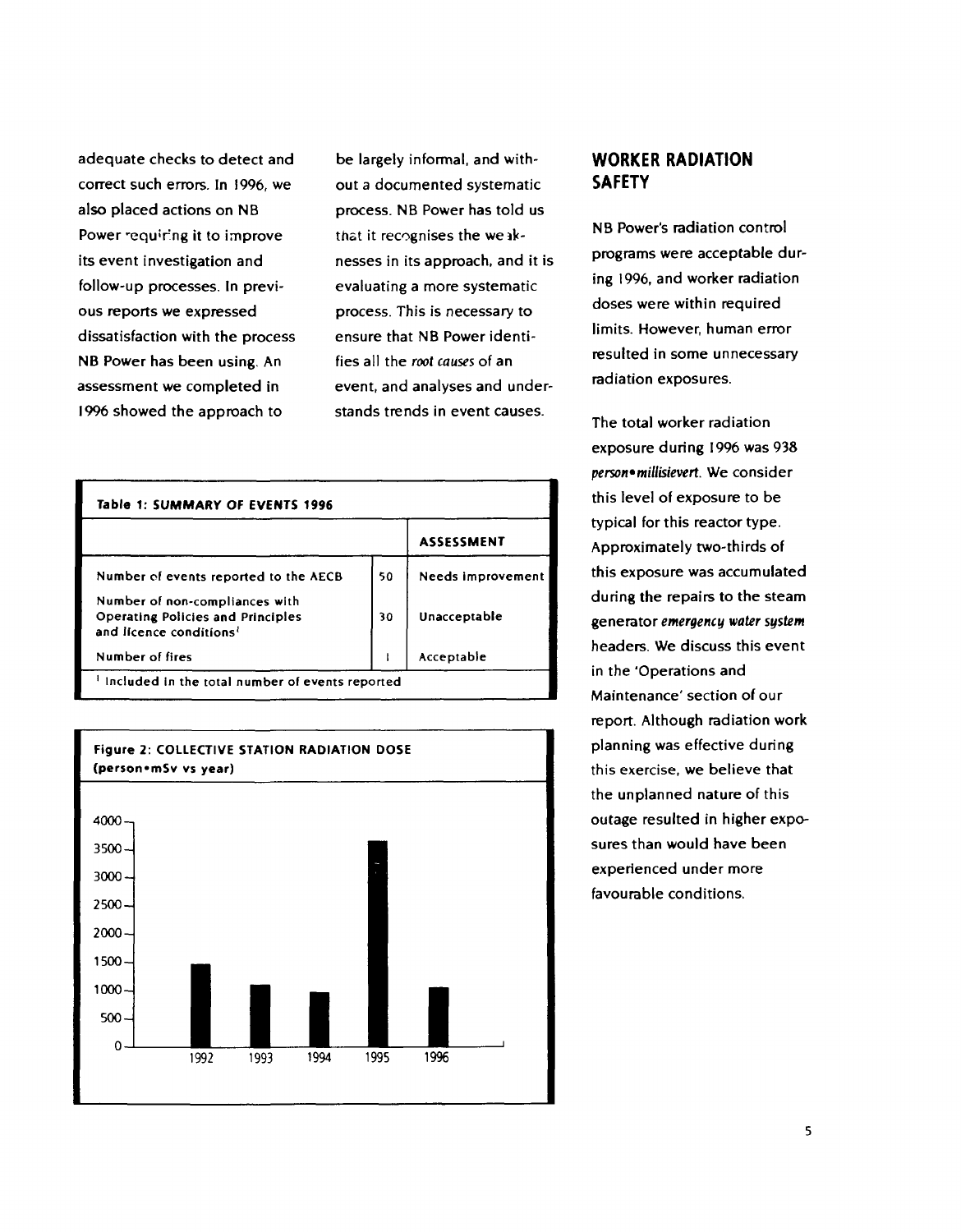| Table 2: WORKER RADIATION SAFETY             |     |                   |
|----------------------------------------------|-----|-------------------|
|                                              |     | <b>ASSESSMENT</b> |
| Total whole body dose (person · mSv)         | 938 | Acceptable        |
| Number of exposures greater than legal limit | 0   | Acceptable        |



We carried out an appraisal of some aspects of NB Power's radiation protection program at the end of February 1996. We examined the effectiveness of radioactive source control, radioactive waste handling, and shipping of radioactive materials. Our appraisal team found that the radiation protection program is acceptable in most of the areas investigated. However, improvements are desirable for the ventilation of certain station areas, in procedures for managing radioactive sources which are no longer required, and processes for minimising the quantity of radioactive waste.

During the year, two avoidable incidents caused significant radiation hazards. In one incident, workers failed to replace two radiation shields which had been removed from horizontal flux detector housings during the 1995 outage. During reactor operation, two narrow radiation

beams caused unnecessary exposure to workers in the area. The hazard was present from reactor start up in December 1995, until NB Power discovered and corrected the problem in May 1996. Assessment of radiation exposures received from this event was very difficult because of the narrowness of the beams, and the difficulty of determining workers' positions with respect to the beams. Fortunately, the area is subject to routine surveillance by International Atomic Energy Agency (IAEA) safeguards cameras. The IAEA cooperated fully in making available images from these cameras to assist in dose evaluation. NB Power's assessment, which we have now accepted, shows that the most exposed worker received 2.1 millisieverts from this event, and total exposure was less than 11 person»millisieverts. These exposures are low, but we believe there was a very significant potential for radiation exposure greater than the required limits. This event was one of several where NB Power's control of work was not of an acceptable standard.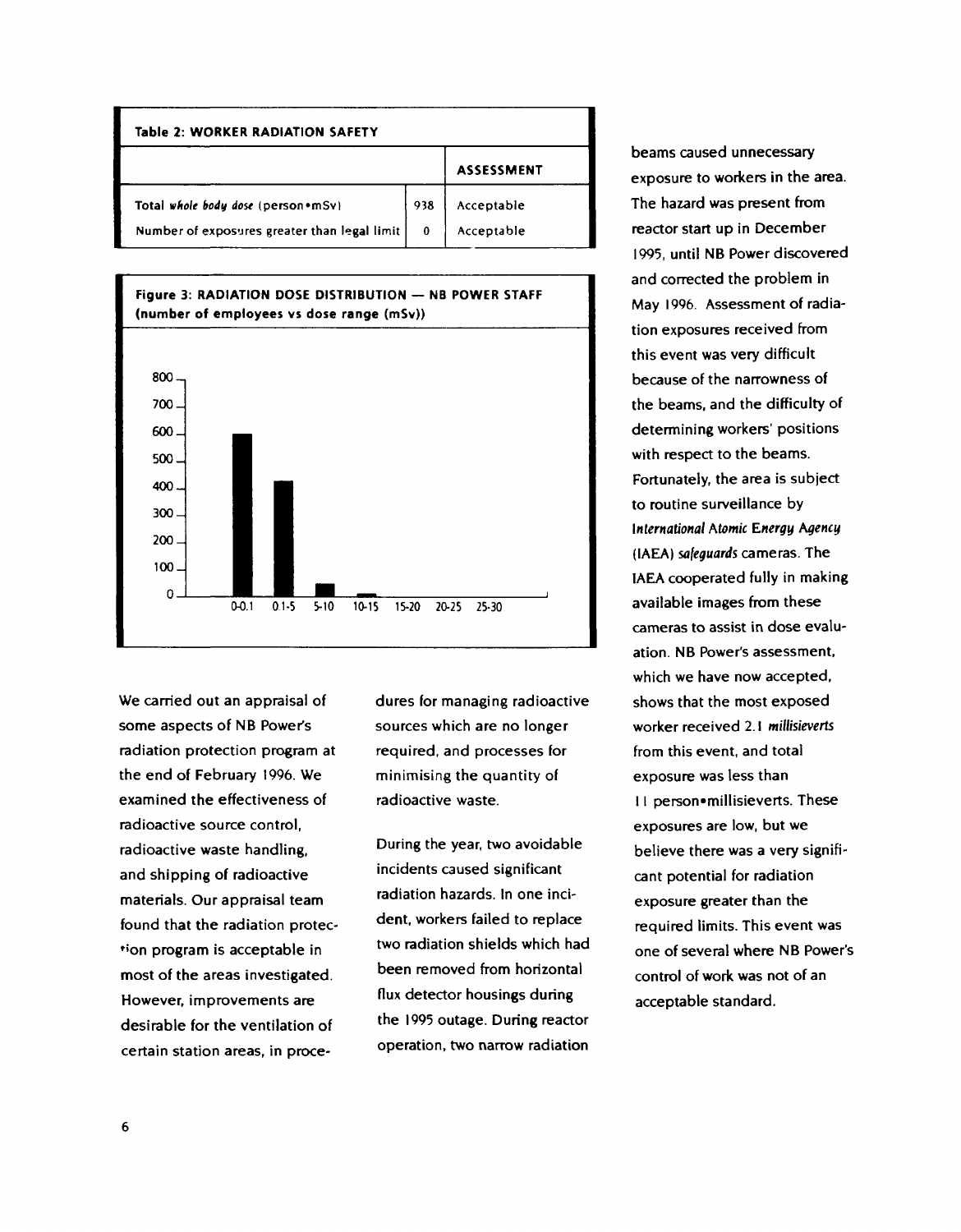In a second event, two workers received avoidable radiation exposures from tritium of 1.5 millisieverts, and two other workers received exposures of 0.5 millisievert. They had used a heavy water drum which had a history card showing it to be empty. In fact, someone had improperly disposed of a small amount of moderator heavy water in the drum. Again, although the doses received were quite low, there was a potential for higher radiation exposure to occur.

There were three events where incorrect ventilation air flows occurred in the service building. The station's Operating Policies and Principles require air to flow in a way designed to minimise the possibility of contamination spread. In the first event, NB Power's assessment claimed that unusual weather conditions were responsible for improper airflows in the *uparader* area. The second two events involved the fuel handling maintenance shop, where there were inadequate controls over ventilation in the area. Although NB Power staff made adjustments on the first occasion, they did not properly report the event. The

problem recurred a few days later. In each case, no actual radiation hazard resulted.

In another event, NB Power found that used tools which had been stored in a laydown area outside the main airlock were causing a radiation field of up to 50 microsieverts per hour (0.05 millisieverts per hour) at the boundary of the area. In contact with the tooling, the radiation field measured up to 500 microsieverts per hour. NB Power had not posted the area as containing a radiation hazard. NB Power's Radiation Protection Regulations require caution signs to be posted when fields exceed 10 microsieverts per hour. The Atomic Energy Control Regulations require posting when fields exceed 25 microsieverts per hour. No significant radiation exposure occurred from this event.

### **PUBLIC RADIATION SAFETY**

The station's control of radioactive material in effluents from the station continued to be satisfactory during the year. The amounts of radioactive materials released to the environment were very much less than the limits we set, and were similar to release levels in previous years.

In the following paragraphs we discuss radiation releases from the station in terms of the derived emission limit, or DEL. The derived emission limit is a calculated annual limit, that is specific to each reactor site. The DEL for Point Lepreau defines the amount of radioactive material release that could result in a radiation exposure of one millisievert to a member of the public. This is one-fifth of the current annual dose limit for the public specified in the

| <b>Table 3: AIRBORNE RELEASES</b> |                       |             |                   |
|-----------------------------------|-----------------------|-------------|-------------------|
|                                   |                       |             | <b>ASSESSMENT</b> |
| <b>Tritium</b>                    | No. weeks $> 1\%$ DEL | 0           | Acceptable        |
|                                   | Average % DEL         | 0.061       | Acceptable        |
| Noble gas                         | No. weeks $>1$ % DEL  | 0           | Acceptable        |
|                                   | <b>Average % DEL</b>  | 0.007       | Acceptable        |
| lodine 131                        | No. weeks $>1%$ DEL   | 0           | Acceptable        |
|                                   | <b>Average % DEL</b>  | $\mathbf 0$ | Acceptable        |
| Particulate                       | No. weeks $> 1\%$ DEL | 0           | Acceptable        |
|                                   | Average % DEL         | 0           | Acceptable        |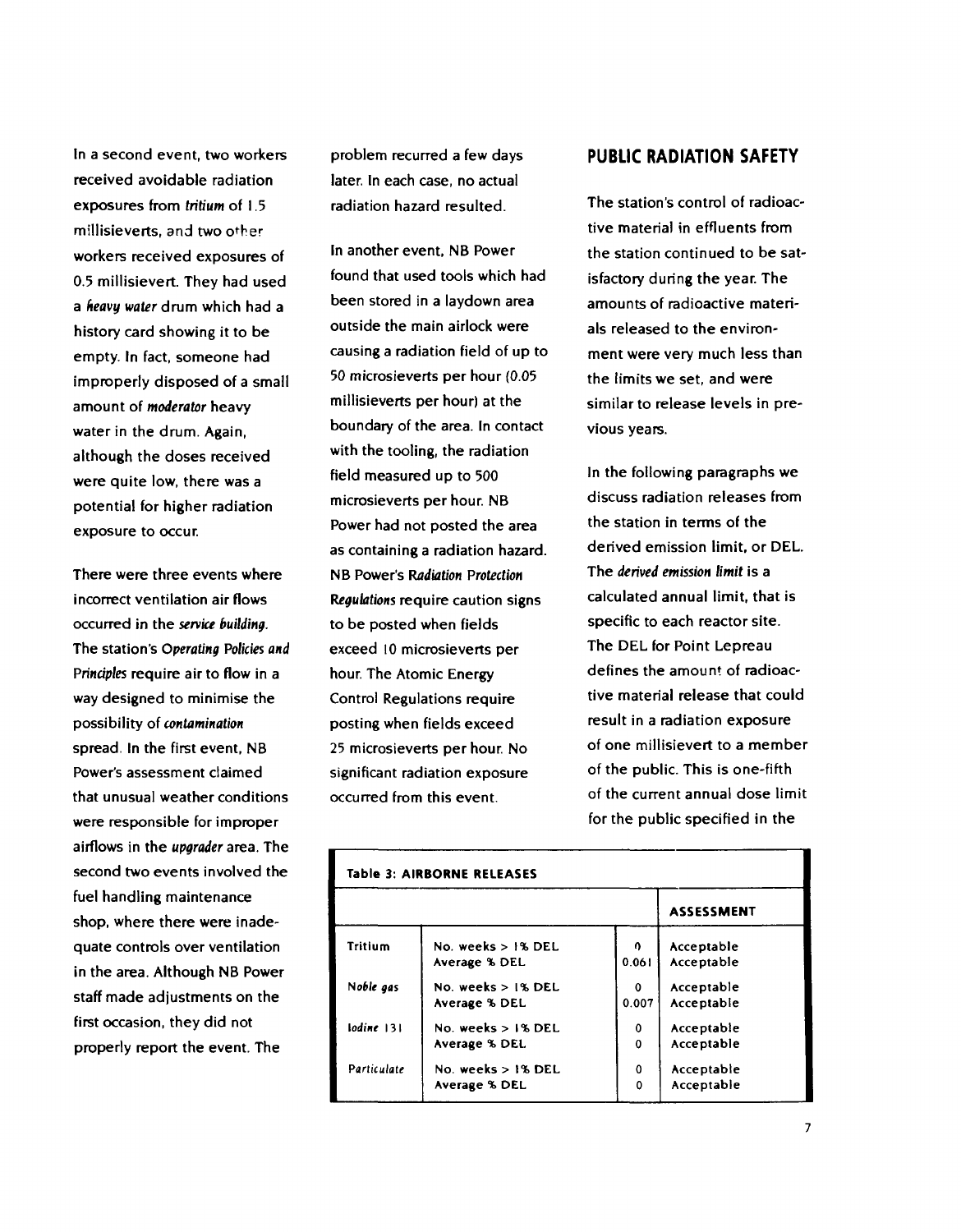| Table 4: LIQUID RELEASES |                                           |                           |                          |
|--------------------------|-------------------------------------------|---------------------------|--------------------------|
|                          |                                           |                           | <b>ASSESSMENT</b>        |
| Tritium                  | No. months<br>$>1%$ DEL.<br>Average % DEL | $\boldsymbol{0}$<br>0.016 | Acceptable<br>Acceptable |
| Gross bela/gamma         | No. months<br>$>1%$ DEL<br>Average % DEL  | Ω<br>0.008                | Acceptable<br>Acceptable |

| <b>Table 5: PUBLIC EXPOSURE</b>                  |                             |            |
|--------------------------------------------------|-----------------------------|------------|
|                                                  |                             | ASSESSMENT |
| Dose rate to critical group from plant emissions | 0.001 mSv/year   Acceptable |            |
| Average tritium in air at station boundary       | 1.4 Bq/m'                   | Acceptable |

Atomic Energy Control Regulations. The station operates to a target of one percent of the DEL. NB Power reports liquid releases to us on a monthly basis, with the releases compared against a monthly limit which is one-twelfth of the annual DEL. Airborne releases are compared against a weekly limit.

Radioactive material in liquid effluents averaged 0.03 percent of the corresponding DEL during 1996. The radioactive material released in the gaseous effluents averaged 0.07 percent of the DEL. The total potential dose to the public was 0.001 millisievert. For comparison, the total radiation

exposure to members of the public from naturally occurring sources in the area of the station averages about 1.5 millisieverts per year. The typical average background radiation level in Canada is 2 to 2.5 millisieverts per year.

The operating licence we issue for Point Lepreau requires that NB Power monitor all releases of radioactive material from the station. Three events in 1996 affected NB Power's ability to meet this requirement.

In February 1996, NB Power discovered unusual levels of tritium in the site drainage system. The source was leakage from a concrete tank which holds used water treatment

resin. NB Power took prompt action to contain the leakage. The amount of tritium released to the environment was very small, and is included in the figures for liquid effluents which are shown in Table 4.

Also in February, NB Power discovered that a sample line in the gaseous effluent monitor was leaking. Because the monitor sample flow was affected, the effective calibration of the monitor had changed. NB Power corrected the gaseous emission data to account for this change. In the third event, the sample flow into the liquid effluent monitor stopped while tanks were being discharged. NB Power used back-up sample measurements to determine the releases.

During the year, NB Power experienced problems with steam generator tube leakage, described in the 'Operations and Maintenance' section of this report. This heavy water leakage resulted in only mar- {"'<sup>n</sup> al increases in the releases of tritium from the plant. NB Power accounts for steam generator leakage in its release calculations, and the data is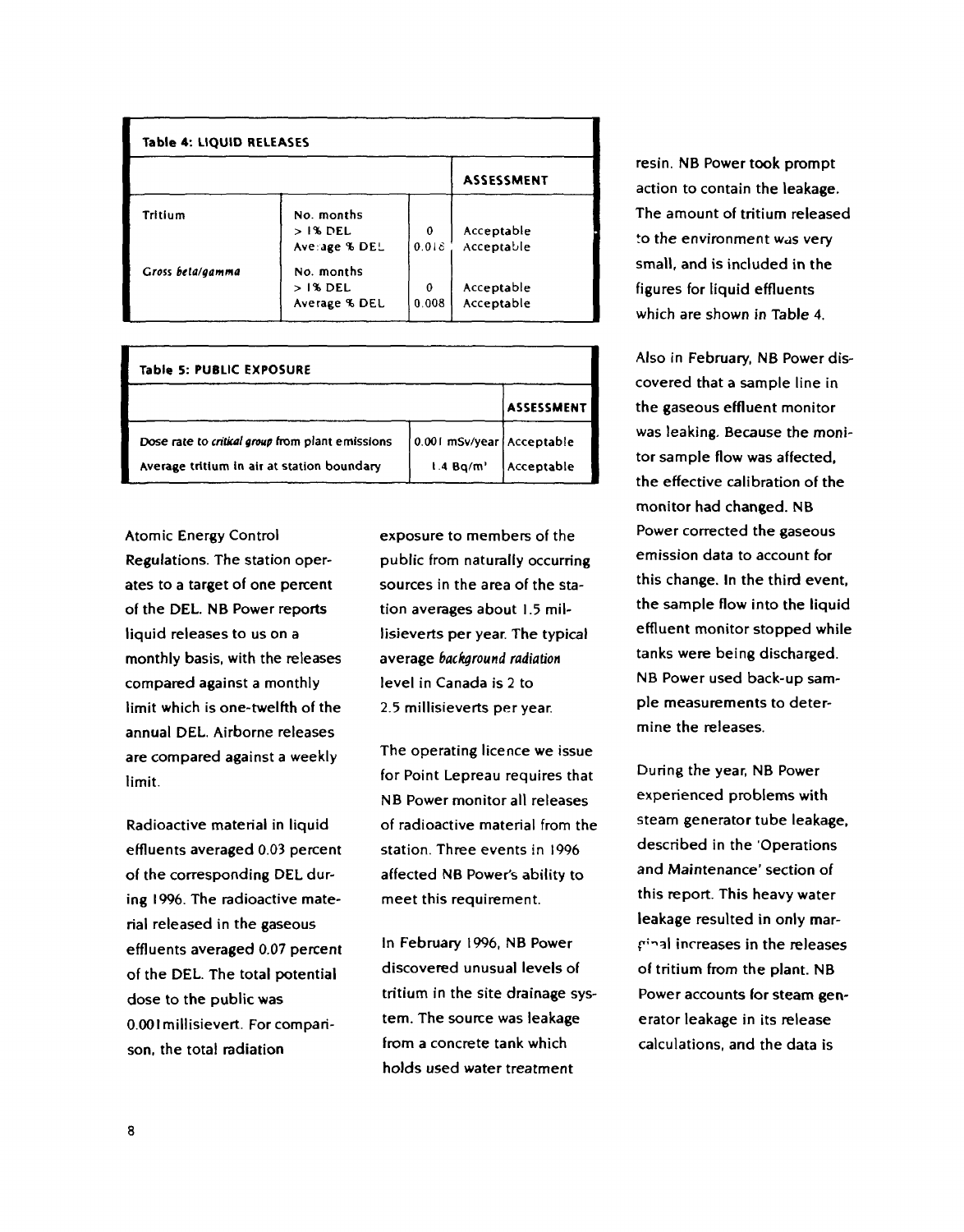included in the effluent release figures noted in Tables 3 and 4.

## **SAFETY** *SYSTEM* **PERFORMANCE**

*Special safety systems* performance has not been satisfactory in 1996. The two *shutdown systems* performed well during **the** year. However, the *containment* envelope was not available to meet its required design capability because of emergency water system header problems. We have described these problems in the 'Station Management' section of this report. Also, the *emergency core cooling system* may have been affected by difficulties NB Power experienced with motor-operated valve maintenance. *Predicted future availability* for three of the special safety systems is still higher than the standard we set. NB Power has made some improvements, but further work is necessary to ensure satisfactory performance for these systems.

We require each of the special safety systems to be fully available to perform its design functions for at least 99.9% of the time. To meet our

#### **Table 6: SPECIAL SAFETY SYSTEM UNAVAILABILITY\* SYSTEM** Shutdown system one Shutdown system two Containment Emergency core cooling **1996** 0.2 h 0 h 6650 h  $0^{\star \star}$  h **PREDICTED FUTURE 8.0 h 9.0 h** 39.0 **h** I6.0 **h ASSESSMENT** Acceptable Needs improvement Unacceptable Needs improvement 'Target unavailability is less than 8.8 hours per year.

"Pending evaluation of uncertainty of loop isolation valve stem thrust settings.

requirements, the time for which a special safety system does not fully meet its performance specifications must be limited to 8.8 hours per year. We consider a system to be unavailable if it is anything less than 100% capable of performing its function, even though it may retain considerable effectiveness. Predictions of future *availability* are important because they give insights into the reliability with which systems can be expected to perform in the future. Predicted future availability is calculated using *reliability analysis* for the systems.

*Shutdown system one* was unavailable for 0.15 hour during 1996. This occurred while the reactor was shut down, when the shutdown system actuated because of electrical noise. The *trip* was not actually needed; however, the system was not available during the time taken to re-poise the *shutoff rods* and reset the system. The event had minimal safety significance.

*Shutdown system two* was fully available when required during the year. The system operated twice to trip the reactor. In September, the system fired during refuelling. Operators had failed to reduce power to a level where local changes in power caused by fuel movement would not cause the overpower trip to actuate. Shutdown system two tripped the reactor again in September, during start up. In this case, false low level readings from *steam generator* three caused the trip. Although the system instrumentation was incorrectly reading steam generator level during this event, the inaccuracy would always have led to the system tripping the reactor sooner than actually required.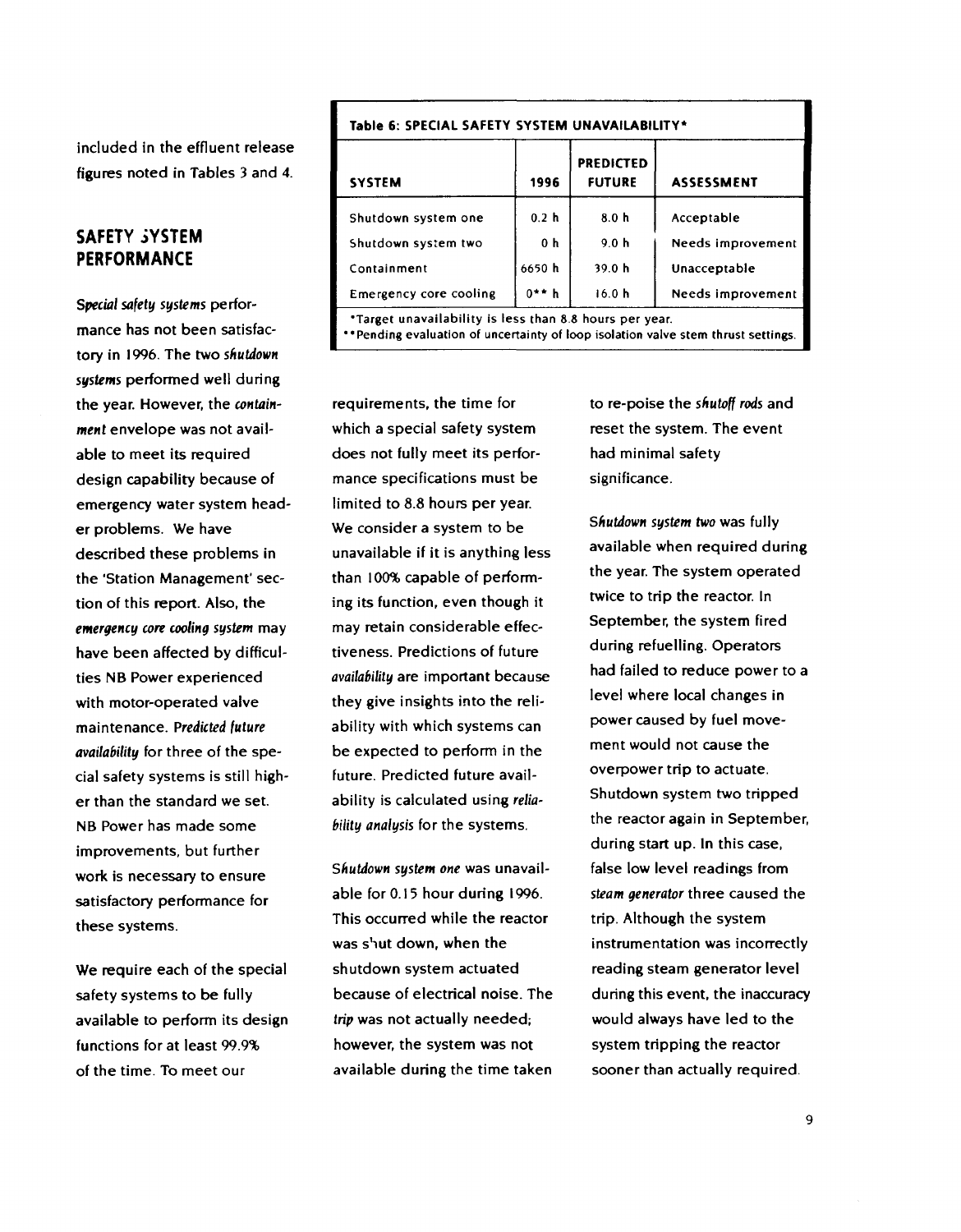Therefore, the level measurement problem had no direct safety significance. The followup to this event was complex, and we have included a detailed discussion in the 'Station Management' section of our report.

All of the containment systems operated correctly during 1996. There was no *unavailability* of **the** containment isolation system, *dousing,* airlocks, local air coolers or the spent fuel discharge bay containment. However, the containment envelope may not have met its design requirements for much of the year. This is because the degradation of the steam generator emergency water system headers affected the seismic qualification of the *steam generator tubes,* which form an important part of the containment structural boundary. We do not know at what time the headers degraded to a state where they could fail to meet these requirements. Therefore in Table 6, the unavailability we show in  $1^{\circ}96$  is for the portion of 1996 for which the unit operated before the discovery of the problem. NB Power has not acknowledged this deficiency in containment availability in

any of its reporting, and it has declined to fully assess the risk impact of the event. We have advised NB Power that we consider that it has failed to comply with an operating licence condition which requires it to report this unavailability.

There were some notable events affecting containment equipment during the year. In February, NB Power reported to us that some components in local air coolers' controls did not meet *environmental qualification* requirements. This meant that the coolers would have been unreliable following an accident. In November, NB Power found foreign material in the duct associated with one pair of containment isolation valves. The valves were still working correctly, but NB Power closed off the ventilation using its manual isolation valve, in case the material affected the isolation valves' leak tightness. It appears the foreign material is the result of overflow of water from a *poison* mixing tank into the tank vent.

In 1995, NB Power requested relaxation of our requirement to perform a full pressure leakage test of the *reactor building* every three years. NB Power

argued that the additional risk to workers from the test was not warranted. We consider that the data currently available from leak rate testing does not allow sufficient confidence in reactor building leak performance as it continues to age. Therefore, we have denied NB Power's request.

NB Power repotted no unavailability of the emergency core cooling system in 1996. However, it has found that its maintenance programs for motor-operated valves used in the system had not ensured that valve *actuator* operating thrust would have met specifications. At the end of the year, NB Power had not completed a full assessment of these findings.

NB Power continues to make progress with special safety system reliability studies. NB Power's analyses are proving very valuable in finding areas where reliability performance can be improved. Current predicted future unavailabilities remain high primarily because NB Power has not yet resolved potential contributors to unreliability which it identified in 1995. NB Power will need to continue to take action to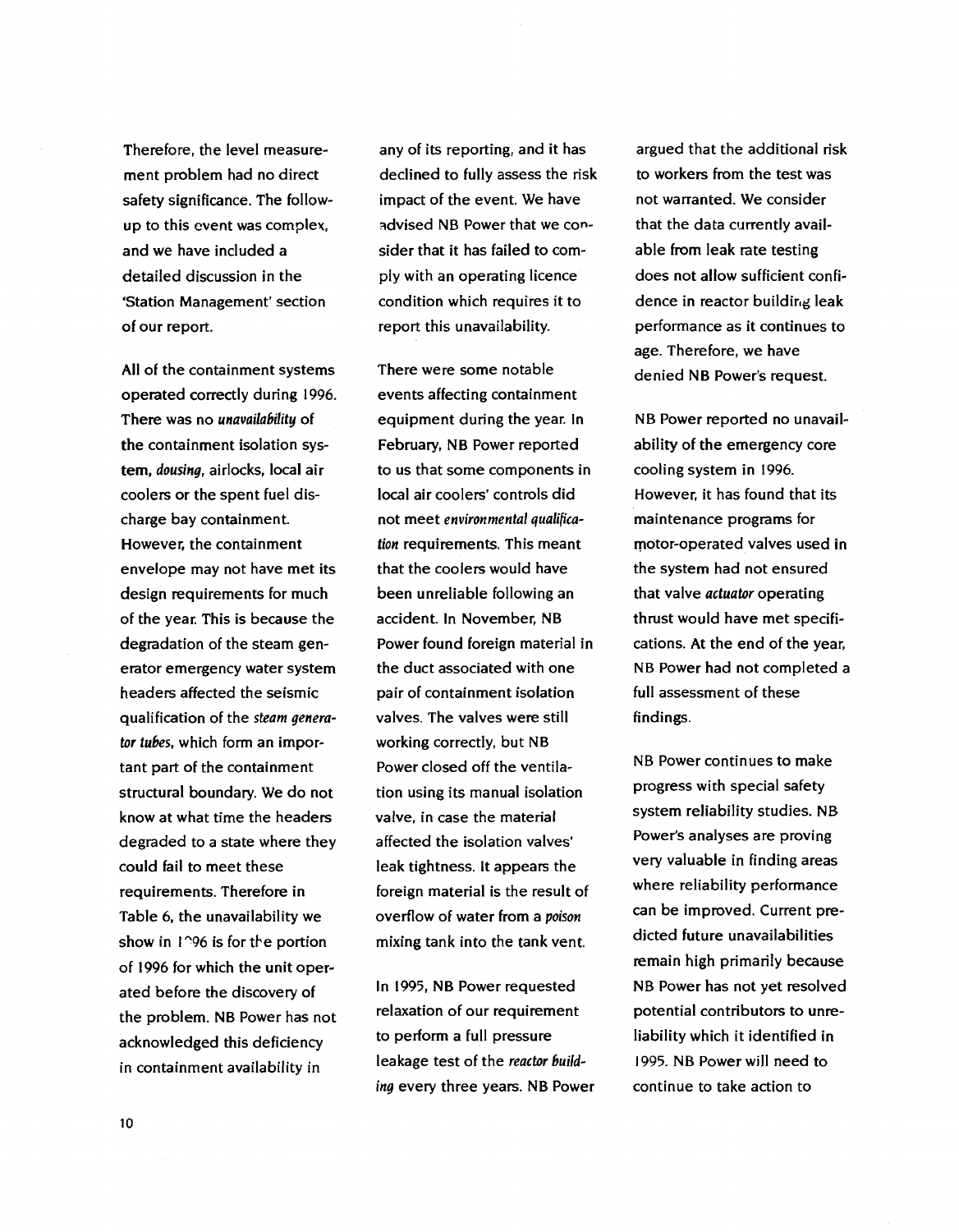improve the predicted figures. In NB Power's component reliability reporting, we have noted several components where faults have been allowed to persist for an extended duration, because of their apparently minor significance. However, NB Power has not used its reliability models to assess the impacts of these faults when several of them exist simultaneously. We believe that NB Power needs to make full use of its reliability models to properly assess repair priority.

Calibration drift of pressure transmitters forms an important contribution to the high predicted future unavailability of shutdown system two and the emergency core cooling system. There has been a measurable improvement in the calibration performance of transmitters. NB Power has told us this may be because maintainers working on the instruments have improved calibration and handling practices. Performance can be further improved by a process of on-line calibration, which NB Power has proposed for some of the worst affected instruments.

| <b>Table 7: STATION OPERATION</b>            |      |                   |
|----------------------------------------------|------|-------------------|
|                                              |      | <b>ASSESSMENT</b> |
| Number of non-spurious reactor trips         | 33   | Acceptable        |
| Number of serious process failures           | 0    | Acceptable        |
| Total outstanding call-ups (year end)        | 1265 | Needs improvement |
| on special safety systems only               | 52   | Needs improvement |
| on standby safely support systems            | 98   | Needs improvement |
| Total number of jumpers in effect (year end) | 697  | Needs improvement |
| on special safety systems only               | 32   | Needs improvement |
| on standby safety support systems            | 10   | Acceptable        |

Reliability of airlock door seals and containment isolation valves dominate the predicted future unavailability of containment. The ability of containment isolation valves to consistently seal tightly has been a problem in the past, caused by fast operating times which tended to damage the valve mechanisms. As we reported in 1995, NB Power has slowed isolation valve closing time, improving reliability. NB Power plans further isolation valve overhauls in 1997. Airlock door seals have not been subjected to a rigorous reliabilitybased maintenance approach. In most cases, seals are replaced only when they fail. NB Power needs to place these seals under the control of a proper management program. Future improvements in seal design and materials may also

be necessary to ensure acceptable performance.

## **OPERATIONS AND MAINTENANCE**

Operations and maintenance activities were subject to a number of problems during 1996. The reactor operated at high power for ten months of the year. The plant was shut down for two months in September and October for unscheduled repairs to the steam generators. There were no serious process failures. The reactor tripped three times while at power.

In January, there was a spill of approximately 10 tonnes of heavy water in the reactor building. The spill occurred from a low pressure system that operations staff was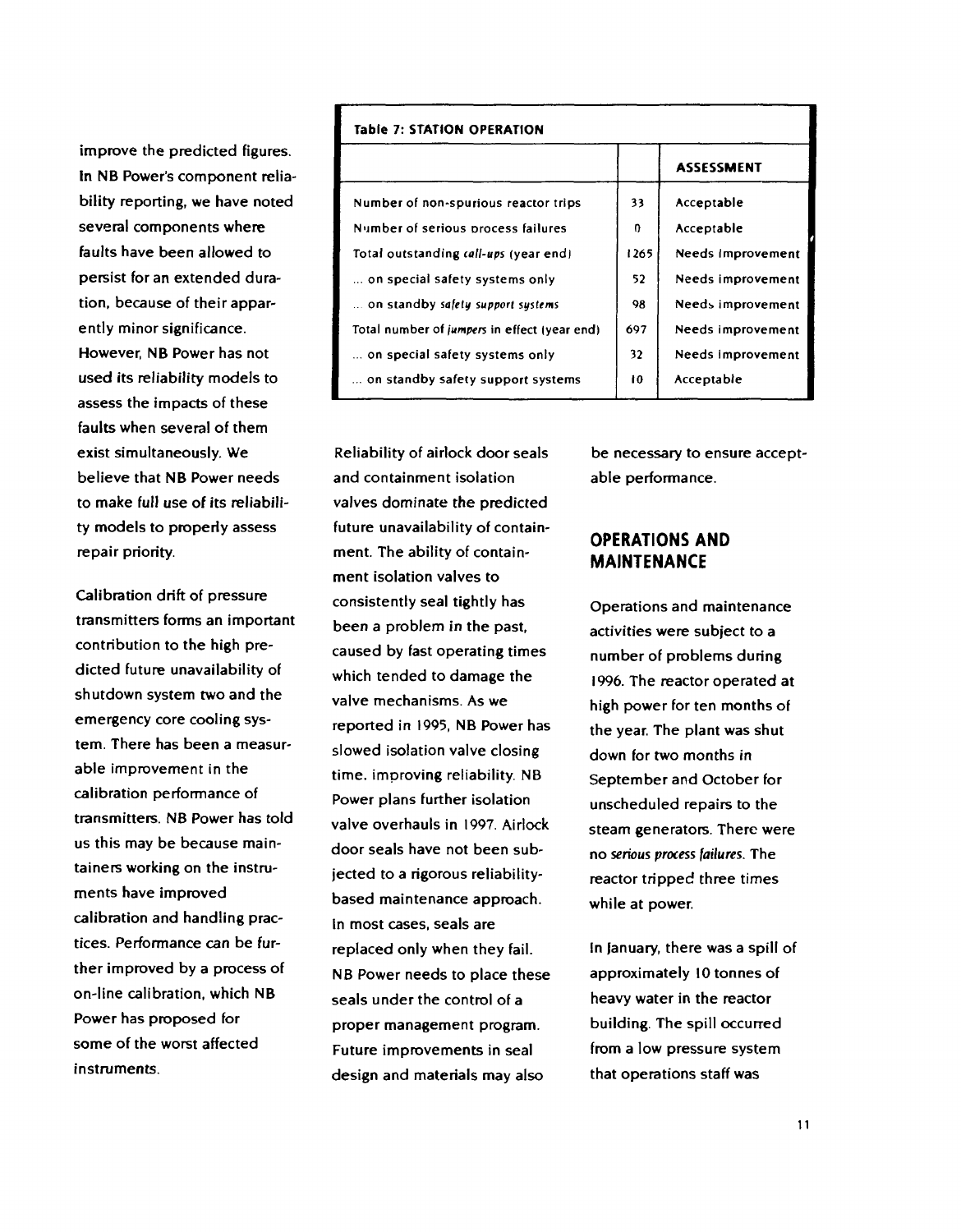preparing to use to ready ion exchange resin for use in the primary heat transport system. To speed start up, station management instructed operating staff not to proceed with this process. When returning system valving to normal, a valve was left open. As a result, full heat transport system pressure was applied to low pressure components, failing flexible hoses in the system. During the event, operators had difficulty closing the isolating valve. This was because the actuator of the motorized valve was not developing sufficient thrust to close the valve. NB Power has found that its maintenance programs were not adequately assuring the capability of the motorised valves. This problem also affected valves in the emergency core cooling system, as discussed in our section on 'Safety System Performance'. The spill of heavy water was contained within the reactor building. Resulting releases of tritium from the plant were small, and very much less than the applicable limits. However, NB Power did experience on-going problems with contamination in the reactor building for some

months following the event. NB Power also experienced difficulty maintaining proper heat transport system chemistry, because the ion exchange resin systems were out of service while staff inspected and repaired the components which had been over pressurised.

In May, NB Power reported to us that it had discovered a design deficiency in the main output transformer. This deficiency is causing a long-term degradation in the internal insulation of the transformer's three units. NB Power intends to replace the transformer during 1997. In the meantime, it has set up enhanced monitoring and evaluation to ensure the transformer units remain within safe operating limits.

In September, NB Power shut down the plant to repair leaking tubes in steam generators one and two. This effort was only partially successful, because NB Power experienced difficulty in locating one of the leaks. Following problems with shutdown system two steam generator level measurements during start up

from this outage, NB Power conducted inspections of steam generator secondary side internals. It found severe degradation of the steam generators' emergency water system headers. This finding is discussed in detail in the 'Station Management' section of this report. During this second part of the outage, NB Power was able to locate and plug the leaking tube which had caused problems in steam generator two.

In October, NB Power discovered that a gag had been left in one of the main steam safety valves. A gag is used to prevent the valve from operating during testing or maintenance. If it is not removed when the work is finished, the valve cannot operate in the event of an overpressure in the steam generators or main steam lines. This error was serious, and NB Power's assessment showed that personnel had not been following required procedures. The other 15 main steam safety valves were operational, and would have had sufficient capacity to protect the plant.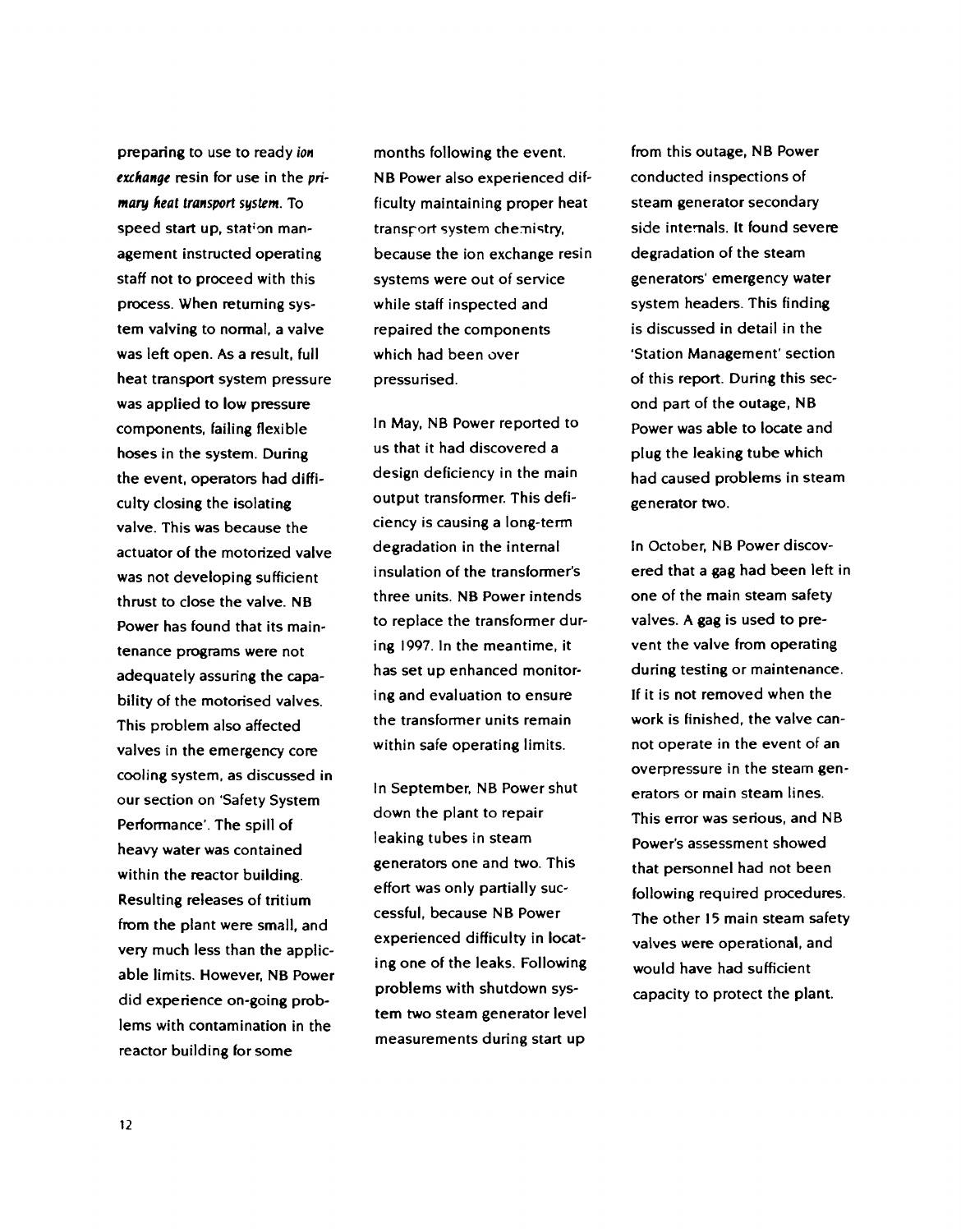In September, shutdown system two tripped the reactor because operators had not reduced power as required during fuelling. Because this event resulted from miscommunication between fuel handling and reactor operators, NB Power is examining the quality of personnel communication in the main control room. Another significant error occurred during reactor start up, when operators left a feedwater valve in the closed position. This reduced the supply of water to steam generator four as power was increased, reducing its level. Operators reduced power, and the control computers automatically completed power reduction, before a shutdown system trip was required.

In 1995, NB Power completed measurements ot feeder pipe thickness. These measurements showed that thinning of the walls of the feeders was occurring more rapidly than allowed for in the original design. In fact, the measurements showed some feeders to already be thinner than the minimum thickness which had been allowed for in the original

design. However, NB Power staff did not realise the significance of the results immediately, and it was not until June 1996 that NB Power formally reported this conclusion to us. NB Power was able to complete a new analysis to show that the feeders still met all applicable requirements. This was fortunate: the failure to respond promptly could have had more serious implications under other circumstances. NB Power's results show all feeders to be fit for service for several years. During that time, NB Power will need to develop means either to arrest the thinning, or to replace affected sections of feeder before they reach the minimum allowable thickness.

Following the 1995 'wood cover' incident, NB Power instituted inspections of fuel discharged from the affected quadrant of the reactor. These inspections are intended as a check, in case debris, or remaining screws, enter a fuel channel. At the end of the year, NB Power had conducted fueling operations on 85 affected fuel channels, and discharged 986 fuel bundles. Of

these, 858 have had inspections completed so far. Minor marks have been found on a small number of fuel bundles. If there is residual metallic debris in the system, it does not currently appear to be causing significant problems. NB Power will be inspecting three fuel channels where marks were seen on discharged fuel, to confirm that the pressure tube is in satisfactory condition.

## **STATION MANAGEMENT**

NB Power managed the station safely during 1996. However, we observed worsening trends which led us to conclude that Point Lepreau could encounter significant safety management problems if they were not promptly checked. As part of operating licence renewal for Point Lepreau in October 1996, the Atomic Energy Control Board asked its staff to include an additional condition in the licence. This condition requires NB Power to report every six months to AECB Board meetings its progress on the implementation and evaluation of measures to promote safety at the facility.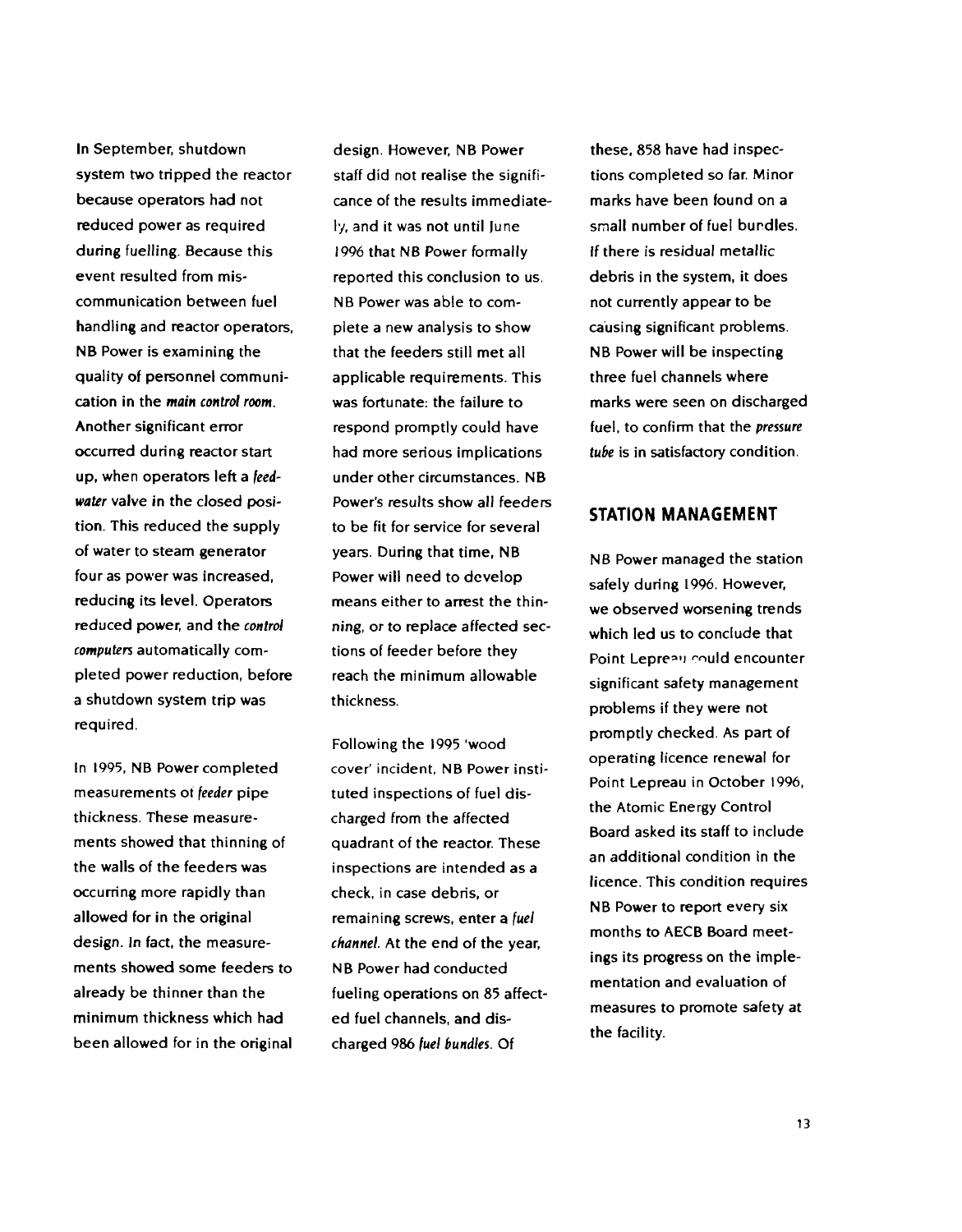

In previous years, our reports have focused on a number of distinct areas which affect safety culture, safety standards, and quality of work. The primary areas of concerr have been the numbers of failures to comply with operating licence conditions, on-going tight levels of resources, and the lack of a rigorous process for event analysis and follow up. In response to our concerns, NB Power developed and delivered safety culture training to station staff in 1995.

Events in late 1995 and 1996 have shown that the situation is not improving. As well as worsening performance in terms of both number and

severity of reported events, we noted production pressures involved in decision-making which did not meet our expectations for conservative operation. We also observed what we considered to be inappropriate perceptions of risk in some areas of the organisation. This particular problem is made more difficult because NB Power lacks objective processes of risk assessment. We have also been aware of significant tensions between station management and its safety experts.

A key event, in September 1996, illustrates the growing disparity between NB Power's view of acceptable risk, and

that of the AECB. The event involved a spurious trip of shutdown system two, caused by inaccurate steam generator level measurements on steam generator three. NB Power conducted low power tests to attempt to diagnose the problem. The tests showed that flow and levels in steam generator three were unstable at low power. Based on its measurements, NB Power concluded that the steam generator was experiencing disturbances to the flow in the steam generator's downcomer, because steam was being entrained in the water flow. This disturbed steam generator circulation, and affected level measurement. The problem could be avoided by operating with a slightly higher steam generator level. Based on this conclusion, NB Power informed us that it was ready to proceed to full power.

NB Power's conclusion represented a likely explanation for the steam generator's behaviour. However, it was not the only possible explanation, and we believed a more positive assurance of correct steam generator operation was necessary.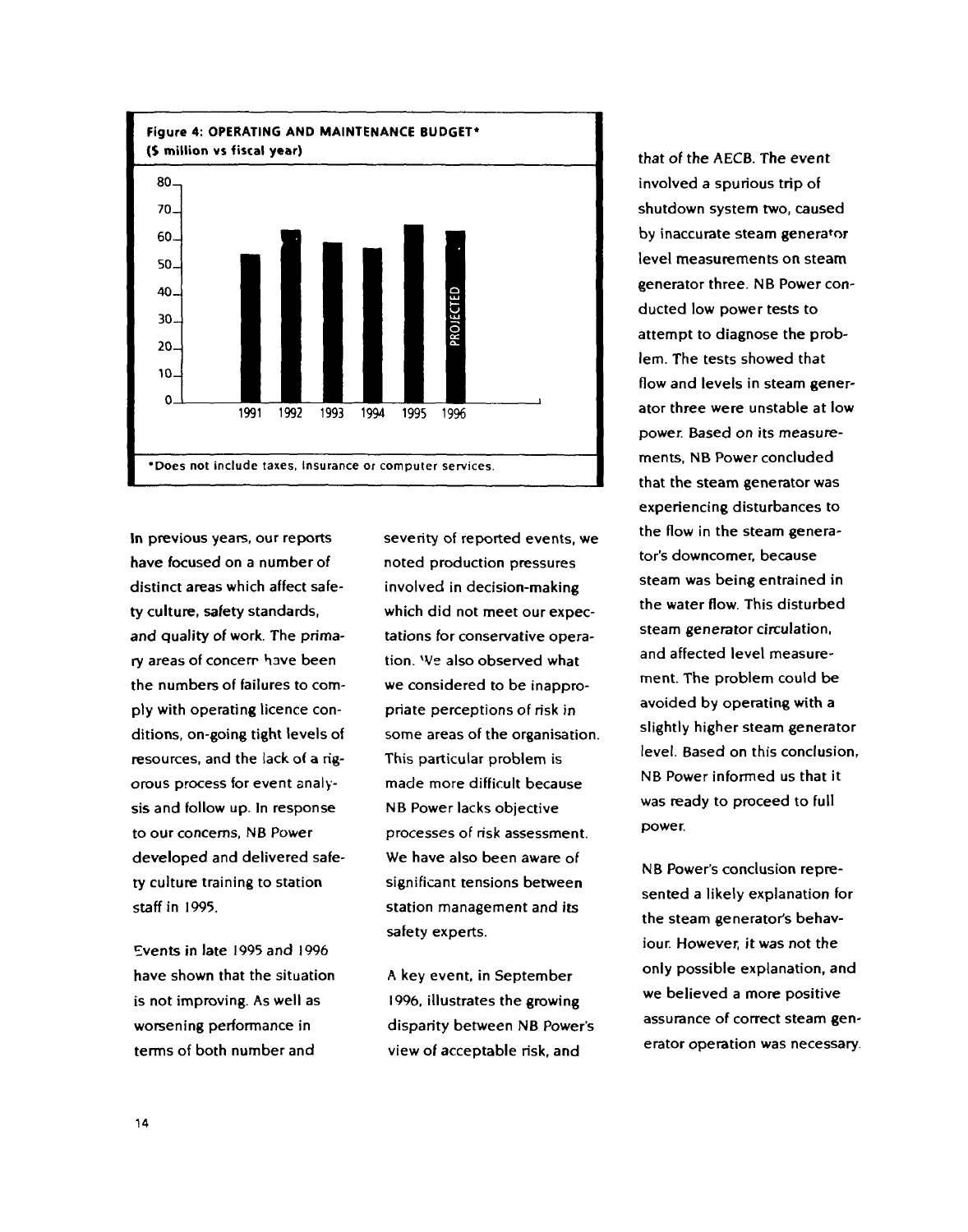There were a number of reasons for our concern. In the first place, the problem had affected a special safety system trip measurement. Secondly, of the four nominally identical steam generators, steam generator three's behaviour was markedly different. If the flow instability was the result of some structural problem inside the steam generator, then many steam generator tubes could be at risk, either during normal operation, or during an accident or earthquake. This is important because the steam generator tubes form the boundary of both the primary heat transport system and the containment system. In all other areas of the plant, these two systems form two separate barriers to the release of radioactive materials. In considering this problem, we also noted that the steam generator secondary side internals had not been inspected since 1987.

We therefore intervened in the start-up process. NB Power had also discovered higher than expected leakage in steam generator two, and shut down the unit for steam generator two leak repair and steam gen-

erator three secondary side internal inspection. NB Power's inspections confirmed that the steam generator measurement anomaly was not caused by structural problems. But it did find severe flow-assisted corrosion damage to the emergency water system header inside the steam generator. NB Power subsequently found this problem on all the steam generators. The extent of the damage was such that continued operation could have led to a header falling onto the steam generator tubes. In fact, in one steam generator, a part of the header had already fallen. NB Power replaced the headers with a more corrosion-resistant material.

This event revealed a very serious degradation of the level of defence-in-depth available at the station. In the first instance, a header falling on the steam generator tubes during normal operation could have caused a loss of coolant accident outside containment. Secondly, an earthquake which the plant is designed to withstand could have dislodged one or more headers, with similar results. Thirdly, seismic qualification of the primary heat transport system and the containment boundary was compromised. This represents a degradation of defences which should be available to mitigate a very broad spectrum of other accidents. Fourthly, this undetected corrosion, coupled with other similar discoveries, such as the feeder thinning noted in our 'Operations and Maintenance' section, suggests that NB Power's programs to manage plant ageing are not sufficiently effective or comprehensive. Finally, the damage to the headers could have led to a degradation of the emergency water system function, and consequential damage if it was used.

The role of station management in this example is significant. NB Power had deferred inspections of the steam generator secondary internals. Point Lepreau management was prepared to start up the unit without a proper assurance of safety. We believe NB Power placed an improper emphasis on production in this instance.

A further area of concern is NB Power's response to the formal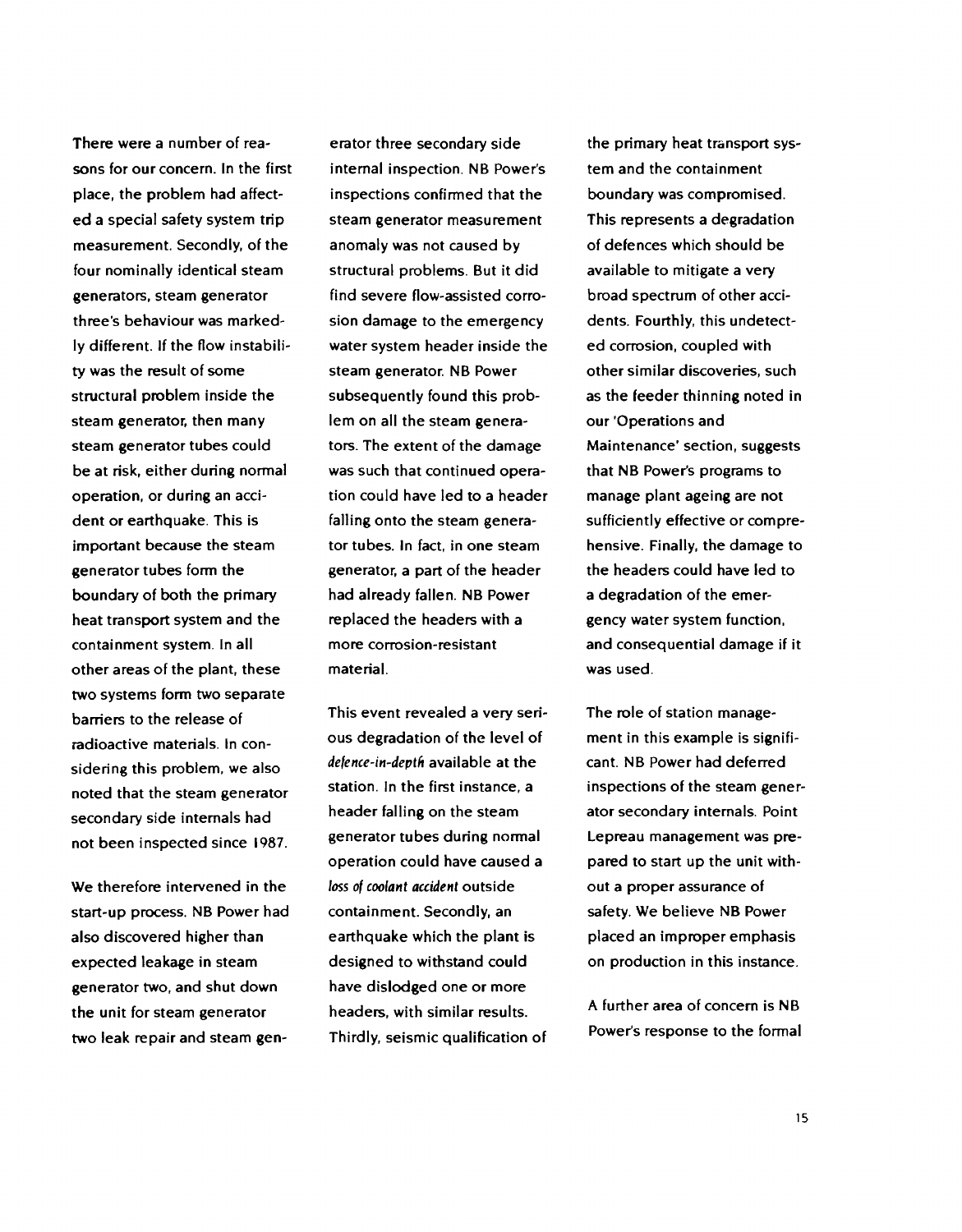

requests for action we make. In our 1995 report, we noted that NB Power's response to these requests had been slowed substantially by the demands of the long 1995 outage, and the clean up following the 'wood cover' incident. Progress was again slow in 1996, at least partly because of the unscheduled work on the steam generators. It has now become routine for NB Power to fail to honour the commitments it has made to us.

We regard progress with our requests for action as an indicator of how well a station is maintaining its safety programs. The delays we have seen result when the limited resources available are

diverted from these safety programs to the needs of the production schedule. We have observed similar strategies in use at stations which have encountered significant safety management difficulties.

## **TRAINING**

Training activities continued satisfactorily in 1996. We completed three training program evaluations at Point Lepreau during the year. We found that NB Power has introduced a well structured program for the continuing training of authorised staff. This training includes testing on the plant's simulator. We found some deficiencies in training programs for field

operators and chemical maintainers. NB Power has proposed appropriate corrective actions in response to these findings. During our evaluations, we noted that NB Power's continuing commitment to a systematic approach to training seemed uncertain. NB Power has since assured us that it does remain committed to the application of the systematic approach.

### **EMERGENCY PREPAREDNESS**

NB Power's capability to deal with emergencies needs improvement. In November, we conducted an appraisal of NB Power's emergency response capabilities and emergency response program. We found that NB Power has a well documented emergency response program, and maintains its emergency equipment in good condition. But we found the training, exercise and drill aspects of the program to be weak. We found also that the ...tion had not met its commitment to conduct annual reviews of its emergency response arrangements with off-site authorities.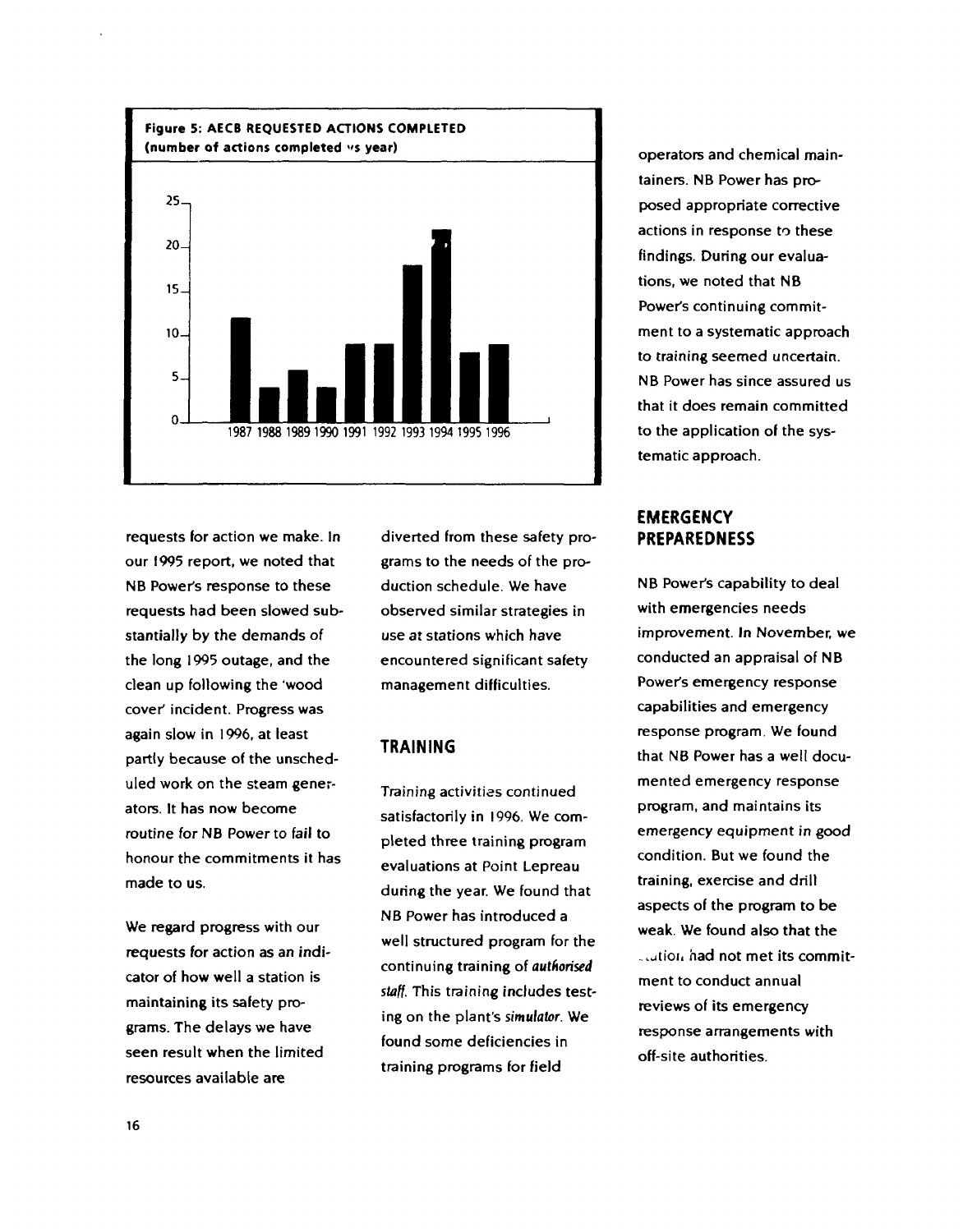NB Power did successfully complete 44 shift crew drills during 1996. These drills exercised the crews' ability to deal with radiation, fire, chemical, medical and security incidents.

### **SAFETY ANALYSIS**

NB Power's progress with safety analysis matters continued to be slow in 1996. In some cases, this has delayed safety analysis which was committed to us by NB Power. Many of the delays result from safety assessment support for outage work.

In our 1995 assessment, we reported that NB Power had replaced the steam generator divider plates with a stronger design. This upgrade was necessary to ensure that the divider plates would be strong enough to withstand flows if a large loss of coolant accident were to occur. We approved the installation of the new plates because they are a clear safety improvement over the old design. However, final analyses w\_.e not complete. Although NB Power committed to complete analysis by April 1996, it has significantly delayed completion of this work.

The protection of the plant against failures in the steam and feedwater sustems is an important topic, which we have discussed in several assessment reports in the past. As part of this protection, NB Power installed 66 pressure relief panels in the turbine building. We have completed a review of the performance analysis of these panels. The assessment shows that NB Power has made considerable progress. But we will be holding further discussions to make sure that AECB requirements have been met.

NB Power is currently working on analysis of the performance of the primary heat transport system degasser condenser pressure relief valves. This work is in response to the small loss of coolant accident that occurred on Pickering unit 2, in December 1994. At Pickering, unstable relief valve behaviour contributed to the severity of the accident. NB Power has committed to resolve issues arising from the Pickering accident in 1997. Currently, NB Power is working towards replacing the Point Lepreau degasser condenser pressure relief valves with an improved design.

In 1993, NB Power submitted to us analysis of single channel stagnation failures. A stagnation failure results from a break in an inlet feeder of a specific size. The flow through the break could cause channel flow to stop, causing fuel to heat up and threaten the integrity of the affected fuel channel. Our review of this analysis is now complete, and we have found the results to be acceptable. However, we have requested NB Power to complete analysis of a wider range of possible accidents, to make sure that the performance of the plant's safety systems will be adequate.

## **QUALITY ASSURANCE**

NB Power continued to maintain its quality assurance program in a generally satisfactory manner. However, we did find a significant deficiency in NB Power's quality assurance program for design work. An audit we completed in November showed that NB Power is not meeting the requirements of the applicable Canadian Standards Association standard.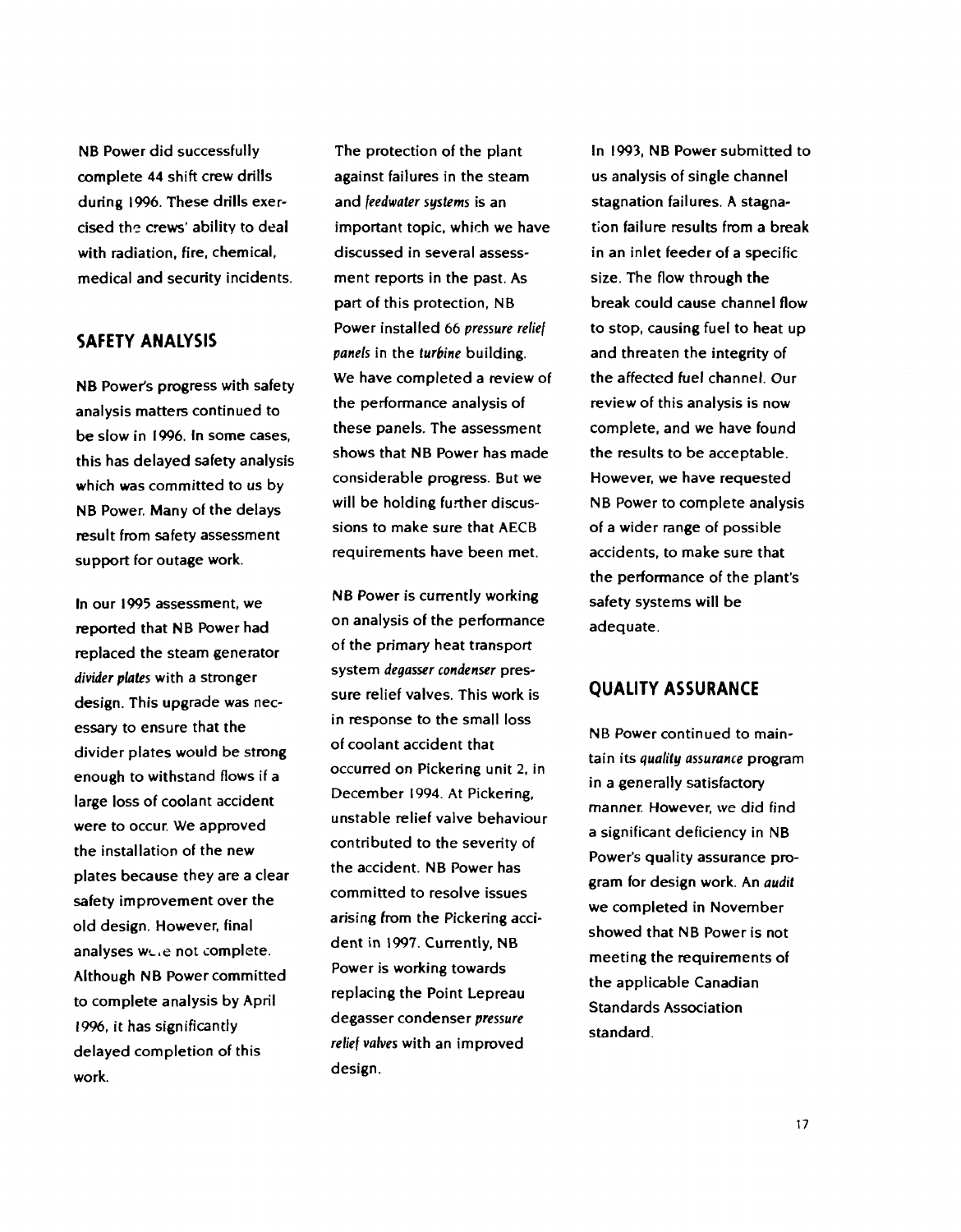Our audit was the last of a series conducted in 1996 at each of the operational CANDU sites. These audits assessed the effectiveness of each station's design modification processes. We had completed an initial examination of this area of quality assurance in 1995, as described in our 1995 report. In 1996 we looked at design modification processes in greater detail.

Our 1996 audit concluded that NB Power has not written, and not executed, a quality assurance program for design work done by its engineers. In particular, procedures describing how engineers should carry out design work do not exist. As a result, NB Power does not maintain acceptable control over the planning and verification of design work. We did note that the existing operations quality assurance program does cover some design activities. We also found that change control activities, such as installing and commissioning desi :n changer, were satisfactory.

During our audit, we found that NB Power's own internal audit activities had made similar findings as long ago as 1992 NB Power's response to this quality assurance program deficiency is not satisfactory.

### **SAFEGUARDS**

During 1996, the station continued to provide excellent support to the International Atomic Energy Agency (IAEA) and the AECB. NB Power provided reports and notification of activities involving safeguards in a timely manner.

Canada has signed the Treaty on the Non-Proliferation of Nuclear Weapons. As required by this Treaty, Canada has signed a safeguards agreement with the International Atomic Energy Agency. This agreement provides the IAEA with the right and the responsibility to verify that Canada is fulfilling its Non-Proliferation Treaty commitment not to use its peaceful nuclear program to make nuclear weapons or nuclear explosive devices.

We include a requirement for the application of IAEA safeguards in the Point Lepreau operating licence. To comply with this, the station must provide access and assistance to IAEA inspectors for ve:!fication purposes, and for the installation and maintenance of IAEA equipment. The station must also provide timely reports on the movement and location of all nuclear materials within the station.

During the year, the IAEA conducted a major overhaul of its video surveillance system. This was done to replace old cables which had become unreliable, and to improve the capabilities of the system. The IAEA successfully verified transfers of spent fuel to the dry storage canisters, and checked new canisters built in 1996.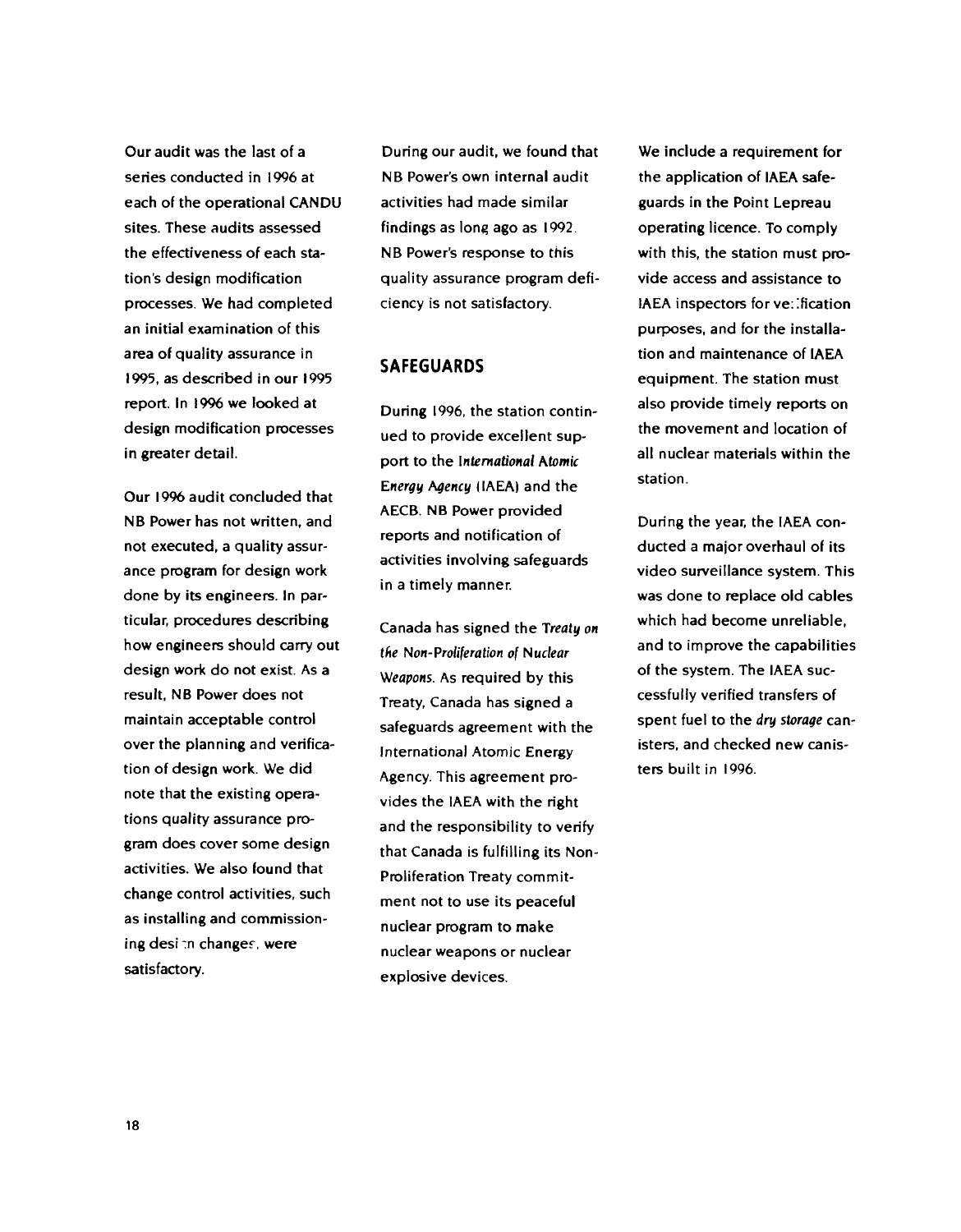## CONCLUSIONS

.... $e^{\mu \omega}$ "-—••-••:•,.

**.! ...,..",**

!

Point Lepreau operated safely during 1996. By this we mean that the station's direct impacts in terms of actual releases to the environment, radiation exposures to workers, or the creation of actively hazardous situations were acceptable. However, the level of risk of unacceptable impacts, as evidenced by the events described in this report, is too high. This level of risk cannot be accepted for any extended duration.

NB Power has many expert and dedicated staff, who have shown that they have the capability to operate the station to very high standards. We view management approach, and a longer term management focus

on minimising cost and maximising production, as important components of current problems.

In renewing the operating licence for Point Lepreau in 1996, the AECB has required NB Power to report every six months on the progress of measures it has promised to improve the safety performance of the station. The first of these reports is due in April 1997. We have also warned NB Power that we are prepared to take further licensing action if safety performance does not improve.

**NEXT PAGE(S) teft BLANK | 19**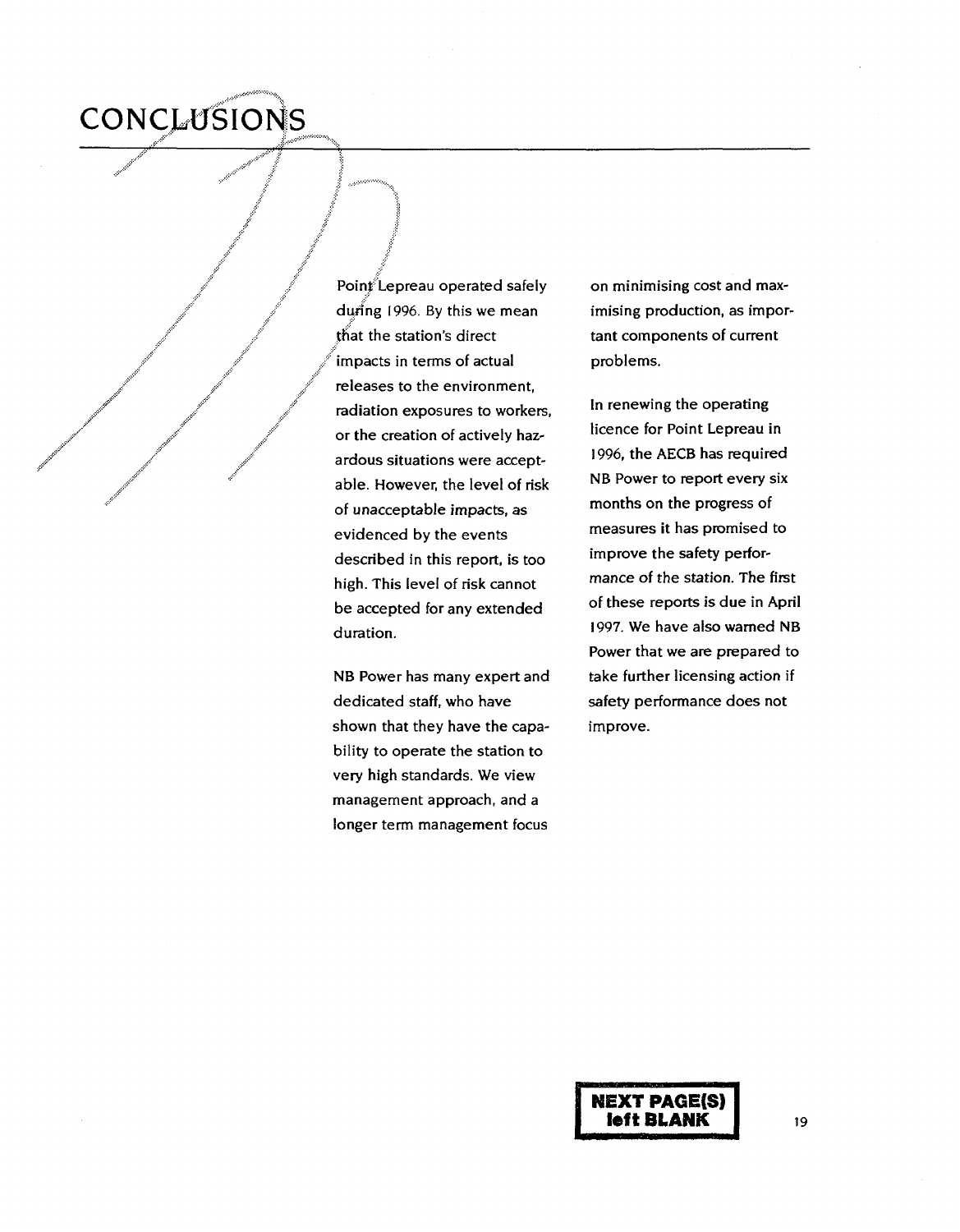## **GLOSSARY**

**actuator (valve actuator)**

**AECB Cost Recovery Fees Regulations**

**airlock**

**annulus gas system**

**annunciation**

**Atomic Energy Control Act**

**Atomic Energy Control Board (AECB)**

**Atomic Energy Control Regulations**

An electrical or pneumatic device which positions a valve in response to a signal from the *main control room* or from an automatic controller.

Regulations made pursuant to the Atomic *Energy Control* Art by the Atomic *Energy Control Board* which set out the fees for licences and approvals issued for nuclear facilities and activities.

The means of access to and from the *reactor building.* There are two doors on each airlock, an inner door and an outer door. Automatic controls ensure that only one door is open at a time so that *containment* is always sealed.

A continuously circulating system of carbon dioxide gas in the spaces between the *pressure tubes* and *calandria tubes.* It thermally insulates the tubes from each other and permits early detection of tube leaks.

An alarm windows system in the *main control room.* The system alerts operators to unusual conditions in the reactor or its systems. The windows light up when measurements exceed pre-set limits. They will not clear until reset by the operator.

The federal act that established the Atomic *Energy Control Board* and allows it to regulate the nuclear industry in Canada.

The federal nuclear regulatory agency established in 1946 by the Atomic *Energy Control* Act. The AECB controls the development, application and use of nuclear energy in Canada and participates for Canada in international measures of control. The AECB reports to Parliament through the Minister of Natural Resources.

Regulations made pursuant to the Atomic *Energy Control* Act by the Atomic *Energy Control Board.*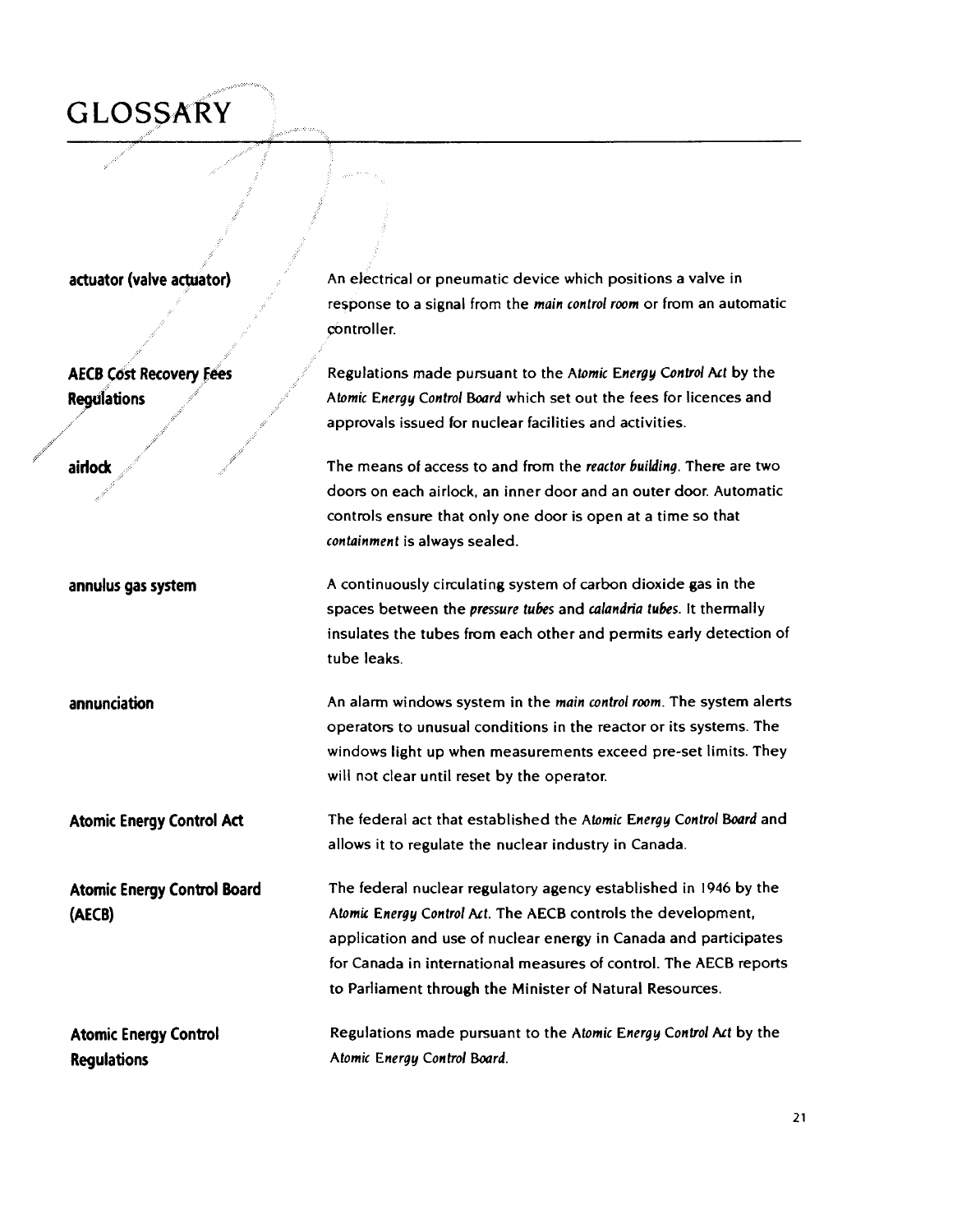| audit                                        | Verification and evaluation of a document, process or work related<br>to station operation.                                                                                                                                                                                                                                                                                                                                                       |
|----------------------------------------------|---------------------------------------------------------------------------------------------------------------------------------------------------------------------------------------------------------------------------------------------------------------------------------------------------------------------------------------------------------------------------------------------------------------------------------------------------|
| authorised staff                             | Licensee staff who the Atomic Energy Control Board has licensed or<br>approved for specific positions at the station.                                                                                                                                                                                                                                                                                                                             |
| availability                                 | The percentage of time a piece of equipment is able to perform its<br>designated function.                                                                                                                                                                                                                                                                                                                                                        |
| background radiation                         | The radiation that exists naturally. It is present everywhere and is<br>not a product of station operation.                                                                                                                                                                                                                                                                                                                                       |
| calandria                                    | A cylindrical stainless steel tank which holds the moderator heavy<br>water. Pressure tubes containing the fuel and the heavy water coolant<br>pass through the calandria.                                                                                                                                                                                                                                                                        |
| calandria tubes                              | Calandria tubes surround the pressure tubes. The space between the<br>tubes is filled with inert gas that thermally insulates the moderator<br>from the coolant. The annulus gas system monitors the space for leaks.                                                                                                                                                                                                                             |
| call-up                                      | Also known as scheduled preventive maintenance. A routine<br>maintenance item or performance check completed at regular<br>intervals.                                                                                                                                                                                                                                                                                                             |
| <b>Canadian Deuterium-Uranium</b><br>(CANDU) | A Canadian-designed reactor that is moderated and cooled by heavy<br>water and fuelled with natural uranium. The name comes from<br>Canadian Deuterium-Uranium.                                                                                                                                                                                                                                                                                   |
| collective dose<br>٠                         | The total radiation exposure that people living around a station<br>receive because of its operation. It is an estimate of the sum of all<br>radiation exposures to individual members of the public and is<br>usually expressed in units of person•millisieverts. For example, if a<br>thousand people each received one millisievert of radiation, the<br>collective dose would be one thousand person•millisieverts, or<br>one person-sievert. |
| containment                                  | The building surrounding the reactor. It is designed to contain the<br>effects of any accident involving the reactor, isolating any hazard<br>from the public.                                                                                                                                                                                                                                                                                    |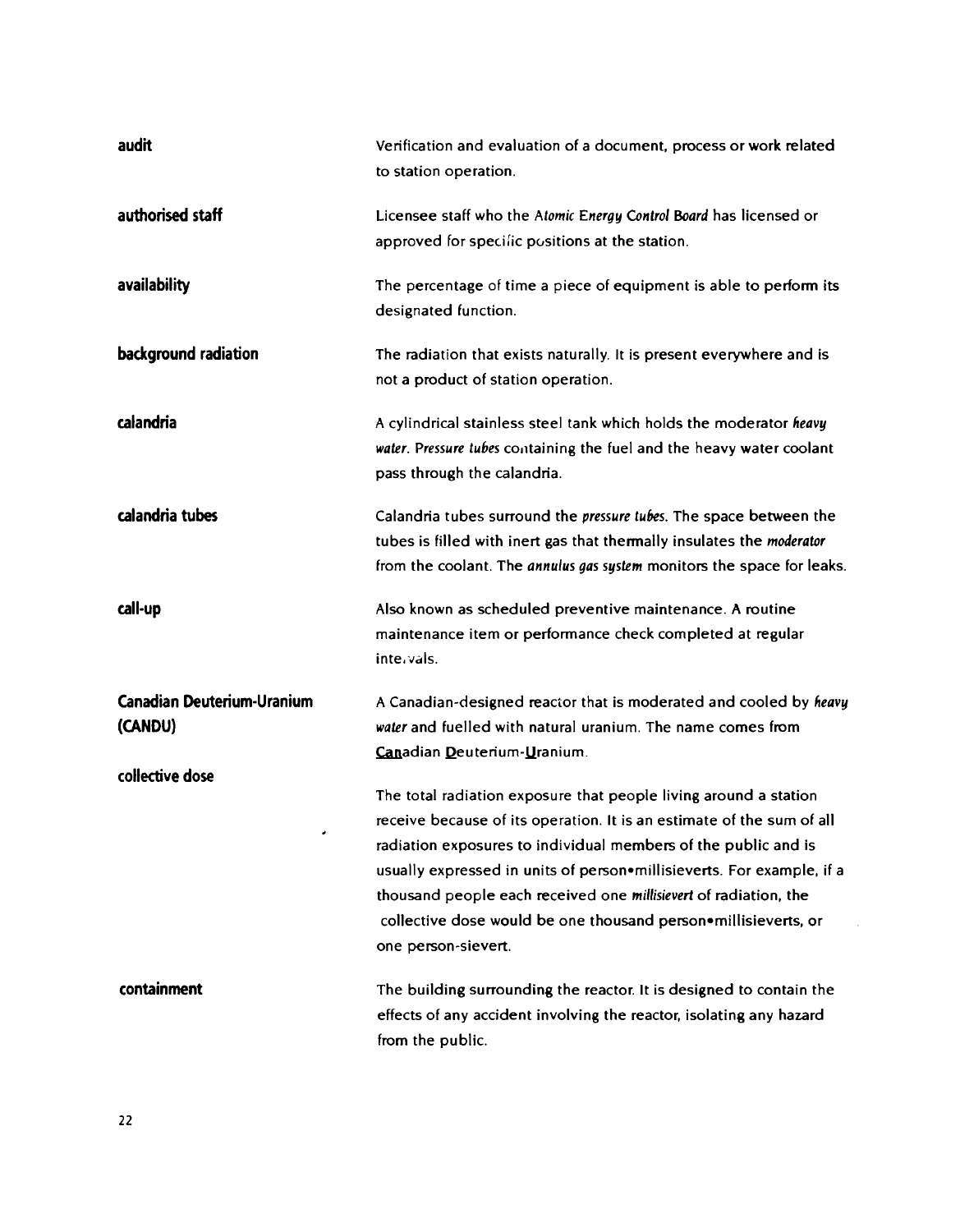| contamination                | The presence of radioactive material anywhere it is not wanted,                                                                                                                                                                                                                                                                                                                                                                                                                                                                                                                                                                                       |
|------------------------------|-------------------------------------------------------------------------------------------------------------------------------------------------------------------------------------------------------------------------------------------------------------------------------------------------------------------------------------------------------------------------------------------------------------------------------------------------------------------------------------------------------------------------------------------------------------------------------------------------------------------------------------------------------|
|                              | particularly in places where its presence may be harmful.                                                                                                                                                                                                                                                                                                                                                                                                                                                                                                                                                                                             |
| control computer             | One of two digital computers that control the reactor. The computer<br>also provides annunciation and data display for the operators. A fault<br>in the computer that is in control causes an automatic transfer to<br>the second computer. If both computers fail, the controls rapidly<br>reduce reactor power until it is shut down.                                                                                                                                                                                                                                                                                                               |
| core                         | The heart of a reactor containing the fuel, the heavy water coolant<br>and the heavy water moderator. It also includes various sensing and<br>control devices.                                                                                                                                                                                                                                                                                                                                                                                                                                                                                        |
| critical group               | A well-defined group of people that receives more radiation from a<br>given source, for example, a particular waste discharge, than any<br>other defined group.                                                                                                                                                                                                                                                                                                                                                                                                                                                                                       |
| decay heat                   | Heat generated in the reactor by the decay of radioactive material<br>in the fuel bundles.                                                                                                                                                                                                                                                                                                                                                                                                                                                                                                                                                            |
| defence-in-depth             | An important and fundamental principle in the design and<br>operation of a nuclear facility. Multiple barriers prevent unsafe<br>conditions from developing, and separate people from hazards.                                                                                                                                                                                                                                                                                                                                                                                                                                                        |
| degasser condenser           | A vessel which receives a bleed flow of primary heat transport system<br>water to allow periodic removal of unwanted gases. It also receives<br>the flow from the primary heat transport system liquid relief valves<br>when they open to reduce pressure in the system.                                                                                                                                                                                                                                                                                                                                                                              |
| derived emission limit (DEL) | A calculated amount of radioactivity that, if released from the<br>station, would result in a radiation dose of five millisieverts to a<br>member of the public in the worst possible case. Five millisieverts<br>is the maximum annual radiation dose allowed for members of the<br>public by the Atomic Energy Control Regulations. The calculation is<br>done by examining the effect of the radicactivity on a theoretical<br>person who lives full time at the station boundary, eats only food<br>harvested locally, and drinks only water from the station's discharges.<br>This theoretical individual is known as the "critical individual". |

 $\label{eq:2} \mathcal{L} = \mathcal{L} \left( \mathcal{L} \right) \left( \mathcal{L} \right) \left( \mathcal{L} \right)$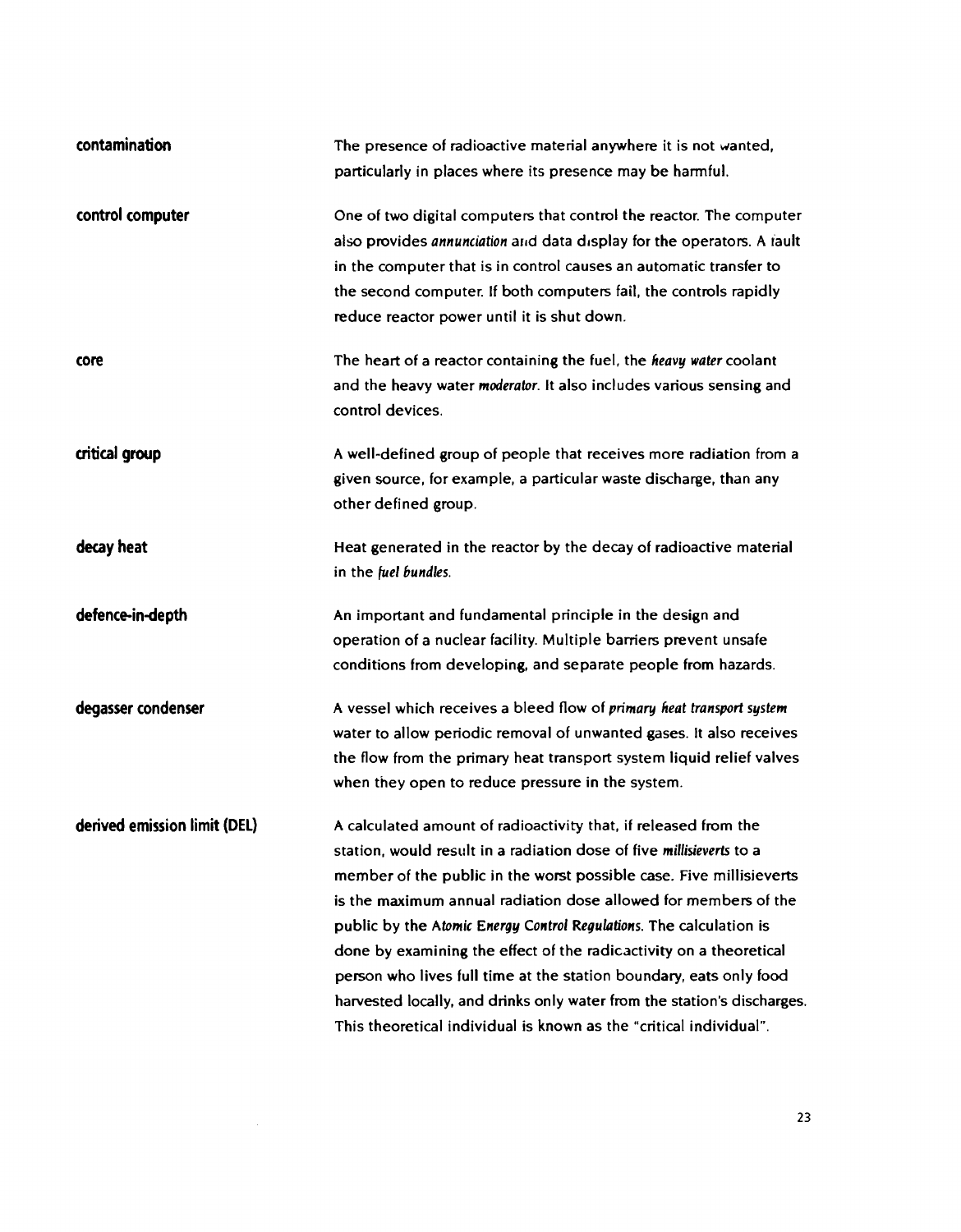| divider plates                | Plates are situated in the bottom portion of the steam generators to<br>keep the primary heat transport system heavy water inlet and outlet<br>areas separate.                                                                                                                                                                                                   |
|-------------------------------|------------------------------------------------------------------------------------------------------------------------------------------------------------------------------------------------------------------------------------------------------------------------------------------------------------------------------------------------------------------|
| dose                          | Generally, the quantity of radiation energy absorbed by a body.                                                                                                                                                                                                                                                                                                  |
| dry storage                   | A method of storage for irradiated fuel. Concrete containers are<br>used to store the fuel bundles and to prevent the spread of<br>radioactive material. Prior to dry storage, the fuel bundles cool in<br>the irradiated fuel bay. The licensee can use containers to store fuel<br>only when air cooling can safely remove any remaining decay heat.           |
| emergency core cooling system | An automatic system that injects cold water into the reactor's fuel<br>channels if there is a problem with the normal coolant system. It also<br>provides long-term cooling for the fuel by recovering water from the<br>reactor building floor.                                                                                                                 |
| emergency water system        | A system that supplies cooling water to important reactor systems if<br>normal service water supplies fail.                                                                                                                                                                                                                                                      |
| end fittings                  | Attachments to the ends of pressure tubes that provide entry and exit<br>connection for the heavy water coolant. They provide pressure-tight<br>connections for the fuelling machines.                                                                                                                                                                           |
| end plates                    | Plates welded to the ends of the elements in a fuel bundle (one at<br>each end) to hold the bundle together to form its cylindrical shape.<br>Besides maintaining separation between the elements at the<br>bundle extremities, the end plates have holes in them to allow for<br>coolant flow.                                                                  |
| environmental qualification   | Equipment essential to maintain required safety functions must<br>operate when called upon. Some of this equipment may have to<br>operate in the harsh environment that could surround it following<br>accidents. Environmental qualification of that equipment means<br>taking measures to protect it from conditions such as high<br>temperature and humidity. |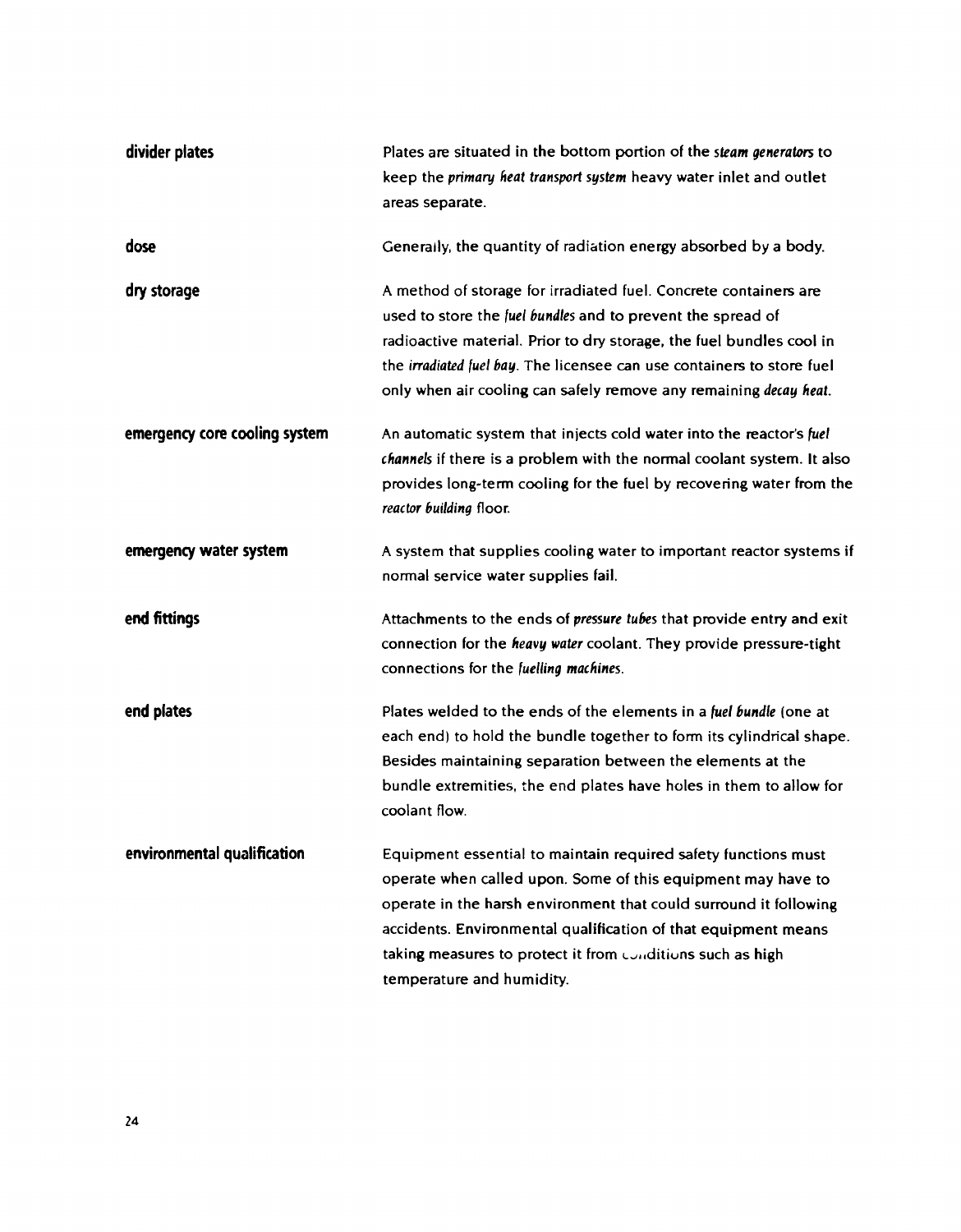| feeder           | There are several hundred fuel channels in the reactor. The feeders<br>are pipes that supply heavy water coolant to each channel and return<br>the hot coolant to the steam generators.                                                                                                                                                                                                                                                                                      |
|------------------|------------------------------------------------------------------------------------------------------------------------------------------------------------------------------------------------------------------------------------------------------------------------------------------------------------------------------------------------------------------------------------------------------------------------------------------------------------------------------|
| feedwater system | The system that returns and processes the condensed steam and<br>water from the turbine to the steam generators.                                                                                                                                                                                                                                                                                                                                                             |
| fuel bundle      | A collection of 37 pencil-shaped elements containing natural or<br>depleted uranium. End plates hold it together as a cylinder.                                                                                                                                                                                                                                                                                                                                              |
| fuel channel     | A fuel channel consists of a pressure tube, which contains fuel, end<br>fittings connecting it to the feeders supplying heavy water coolant,<br>and closure plugs that can be removed by the fuelling machines for<br>refuelling. Each pressure tube is located inside a calandria tube,<br>which separates it from the cold moderator heavy water. Carbon<br>dioxide gas between the pressure tube and the calandria tube<br>provides insulation for the hot pressure tube. |
| fuel handling    | The system that is responsible for fuel changing and storage of new<br>and irradiated fuel.                                                                                                                                                                                                                                                                                                                                                                                  |
| fuelling machine | Equipment that fuels the reactor. Two remotely controlled fuelling<br>machines work at opposite ends of the same fuel channel. One<br>machine inserts new fuel and the other removes irradiated fuel<br>while the reactor continues to operate.                                                                                                                                                                                                                              |
| generator        | Equipment that converts the mechanical power delivered by the<br>turbine into electricity. There is one generator for each reactor.                                                                                                                                                                                                                                                                                                                                          |
| grid             | The provincial electrical distribution system.                                                                                                                                                                                                                                                                                                                                                                                                                               |
| gross beta/gamma | A measurement of the total beta and gamma radioactivity in a<br>sample.                                                                                                                                                                                                                                                                                                                                                                                                      |
| heat exchar zer  | Equipment that transfers heat between systems.                                                                                                                                                                                                                                                                                                                                                                                                                               |

 $\mathcal{L}^{\text{max}}_{\text{max}}$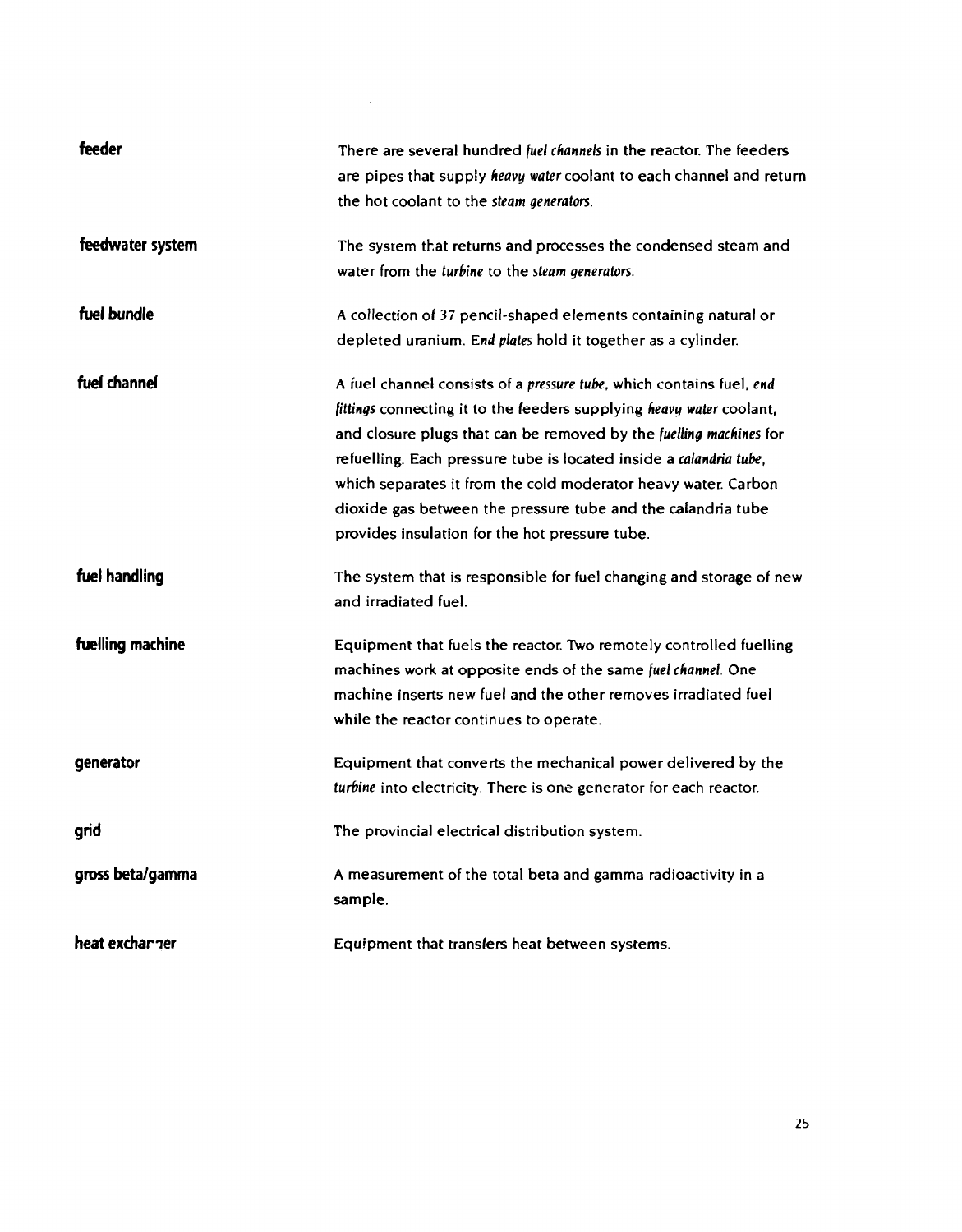| heavy water $(D20)$                                 | Also known as deuterium oxide. Heavy water is a clear, colourless<br>liquid that looks and tastes like ordinary water. It is about 10 percent<br>heavier than ordinary, or "light", water. It occurs naturally in the<br>environment. It consists of deuterium and oxygen $(D_2O)$ , rather than<br>the hydrogen and oxygen of ordinary water $(H2O)$ . A deuterium<br>atom is a hydrogen atom with an extra neutron in its nucleus.<br>CANDU reactors use heavy water as a moderator and as a coclant. |
|-----------------------------------------------------|---------------------------------------------------------------------------------------------------------------------------------------------------------------------------------------------------------------------------------------------------------------------------------------------------------------------------------------------------------------------------------------------------------------------------------------------------------------------------------------------------------|
| horizontal flux detectors                           | Devices located inside horizontal tubes in the reactor to measure<br>power. The reactor shuts down automatically if the detectors sense<br>a reactor power exceeding a pre-established setpoint.                                                                                                                                                                                                                                                                                                        |
| <b>International Atomic Energy</b><br>Agency (IAEA) | A United Nations agency. It provides a system of safeguards to make<br>sure that states do not divert nuclear materials to non-peaceful<br>activities. It also provides an international forum for nuclear safety.                                                                                                                                                                                                                                                                                      |
| iodine-131                                          | A radioactive isotope of iodine produced in the fuel when the<br>reactor is operating.                                                                                                                                                                                                                                                                                                                                                                                                                  |
| ion exchange system                                 | Equipment that purifies water.                                                                                                                                                                                                                                                                                                                                                                                                                                                                          |
| irradiated fuel bay                                 | A large pool of ordinary water, rather like a swimming pool, where<br>used fuel is stored. The water cools the fuel and provides shielding<br>from radiation.                                                                                                                                                                                                                                                                                                                                           |
| jumper                                              | The term used to describe a documented and authorized<br>temporary change to equipment or systems.                                                                                                                                                                                                                                                                                                                                                                                                      |
| loss of coolant accident (LOCA)                     | A failure in the reactor's heavy water coolant system that causes water<br>to be lost faster than the normal heavy water supply can replace it.<br>The emergency core cooling system provides fuel cooling if this happens.                                                                                                                                                                                                                                                                             |
| main control room                                   | A centrally located room that contains a control panel and console<br>for each reactor unit, the fuel handling control panels, the common<br>services control panel and the unit and common electrical control<br>panels.                                                                                                                                                                                                                                                                               |
| millisievert (mSv)                                  | A measurement of radiation exposure. One millisievert is one<br>thousandth of a sievert.                                                                                                                                                                                                                                                                                                                                                                                                                |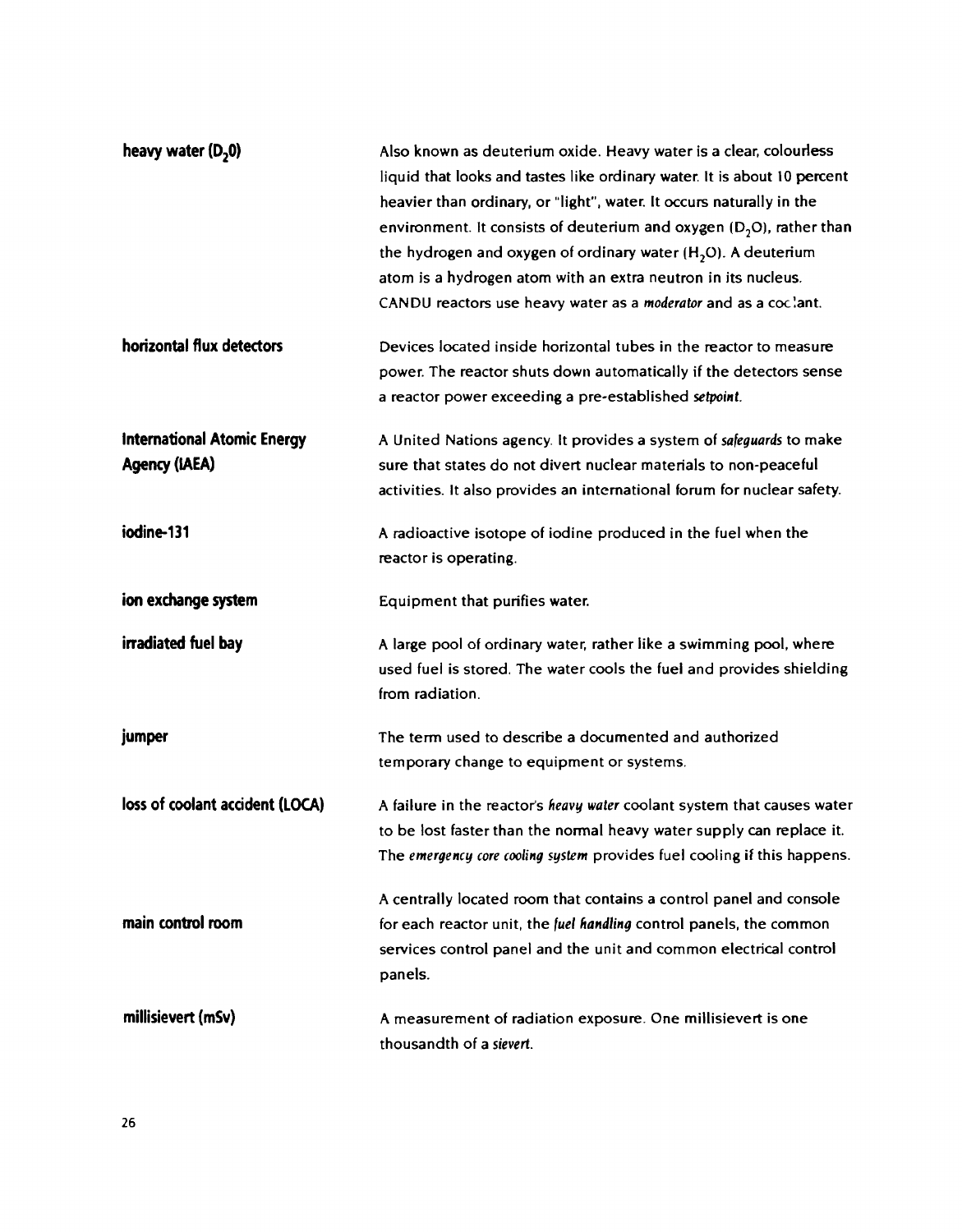| moderator                                          | The heavy water in the calandria that slows the neutrons released by<br>fission to energies at which they are likely to produce additional<br>fissions. Because the moderator surrounds the fuel channels, it also<br>provides cooling and protection if a major accident were to cause a<br>complete loss of cooling in the fuel channels. |
|----------------------------------------------------|---------------------------------------------------------------------------------------------------------------------------------------------------------------------------------------------------------------------------------------------------------------------------------------------------------------------------------------------|
| noble gases                                        | Gases produced in the reactor fuel when the reactor is operating.<br>They are radioactive and decay to produce particulates, some of<br>which are also radioactive.                                                                                                                                                                         |
| <b>Operating Policies and Principles</b><br>(OP&P) | A licensee document, approved by the Atomic Energy Control Board,<br>that outlines the safe operating limits for the station. It also defines<br>which staff have the authority to make decisions on safety matters.                                                                                                                        |
| outage (forced, planned)                           | The time during which a reactor is not delivering power to the grid.<br>Outages may be forced, by equipment malfunction, for example, or<br>planned to carry out routine maintenance.                                                                                                                                                       |
| particulate                                        | Any radioactive material that is in solid particle (e.g. dust) form.                                                                                                                                                                                                                                                                        |
| person•sievert                                     | A unit of collective dose.                                                                                                                                                                                                                                                                                                                  |
| <b>Physical Security Regulations</b>               | Regulations issued pursuant to the Atomic Energy Control Act by the<br>Atomic Energy Control Board which set out the required security<br>standards at nuclear facilities.                                                                                                                                                                  |
| poison                                             | A substance which absorbs neutrons and hence removes them from<br>the fission chain reaction.                                                                                                                                                                                                                                               |
| predicted future unavailability                    | A measure of how well a special safety system can be expected to<br>perform in the future. A mathematical model of the system and<br>statistics of faults affecting the system are used to derive a<br>theoretical prediction of the expected frequency of system failure.                                                                  |
| pressure boundary                                  | Pressure-retaining equipment or components of a system that<br>contain a pressurized material such as heavy water coolant or steam.                                                                                                                                                                                                         |
| pressure relief panels                             | Panels built into the walls of a room or building that open<br>automatically when needed to prevent a build-up of pressure.                                                                                                                                                                                                                 |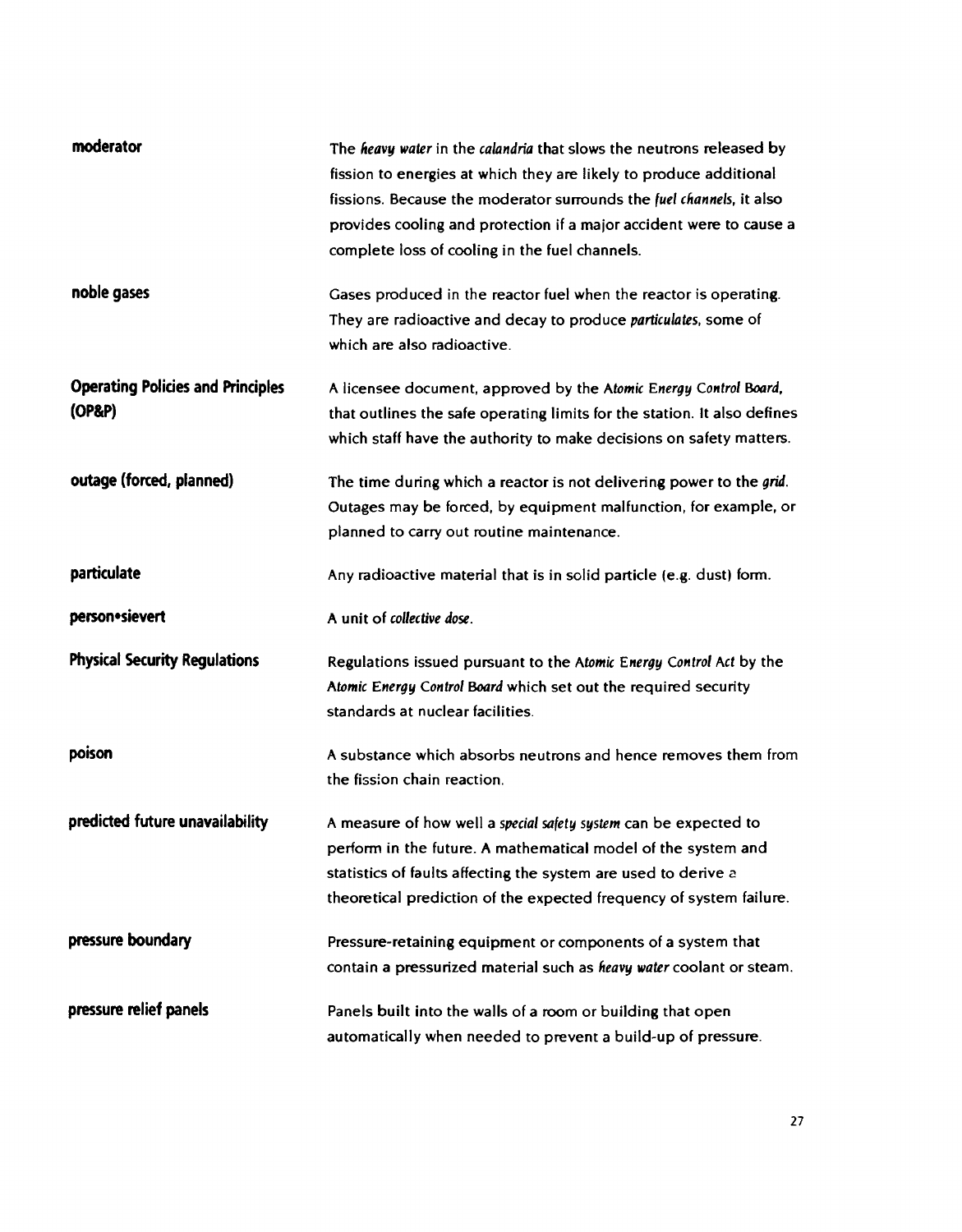| pressure relief valve                   | A valve that opens to reduce the pressure on a system when it<br>exceeds a pre-established limit.                                                                                                                                                                           |
|-----------------------------------------|-----------------------------------------------------------------------------------------------------------------------------------------------------------------------------------------------------------------------------------------------------------------------------|
| pressure tubes                          | Tubes that pass through the calandria and contain 12 or 13 fuel<br>bundles. Pressurized heavy water flows through the tubes, cooling the<br>fuel. They form part of the pressure boundary for the primary heat<br>transport system.                                         |
| primary heat transport system           | A closed cooling circuit that carries heat produced in the fuel bundles<br>to the steam generators. It does this by circulating heavy water at high<br>pressure through the fuel channels and the steam generator tubes.                                                    |
| quality assurance                       | A formal program of standards, procedures and checks controlling<br>the quality of work on the station.                                                                                                                                                                     |
| radiation field                         | An area in the station where there is a significant amount of ionizing<br>radiation.                                                                                                                                                                                        |
| <b>Radiation Protection Regulations</b> | Regulations the licensee issues that state the radiation protection<br>standards to be met at a station. These regulations require<br>approval by the Atomic Energy Control Board.                                                                                          |
| reactor building                        | A reinforced-concrete building which serves as a support and an<br>enclosure for the reactor and some of its associated equipment.                                                                                                                                          |
| reliability analysis                    | A study provided by the licensee that demonstrates that a system<br>can be relied upon to a specified degree of confidence to carry out<br>its designed function.                                                                                                           |
| reportable event                        | An event which affected, or which under slightly different<br>circumstances could have affected, public or worker safety, health,<br>security or the environment. Such events must be reported to the<br>Atomic Energy Control Board through formal communication channels. |
| root cause                              | The fundamental or primary cause of an incident or event in the<br>station.                                                                                                                                                                                                 |
| root cause analysis                     | A methodology and technique used to evaluate human<br>performance and equipment problems, uncover their root cause and<br>determine corrective actions to prevent recurrence.                                                                                               |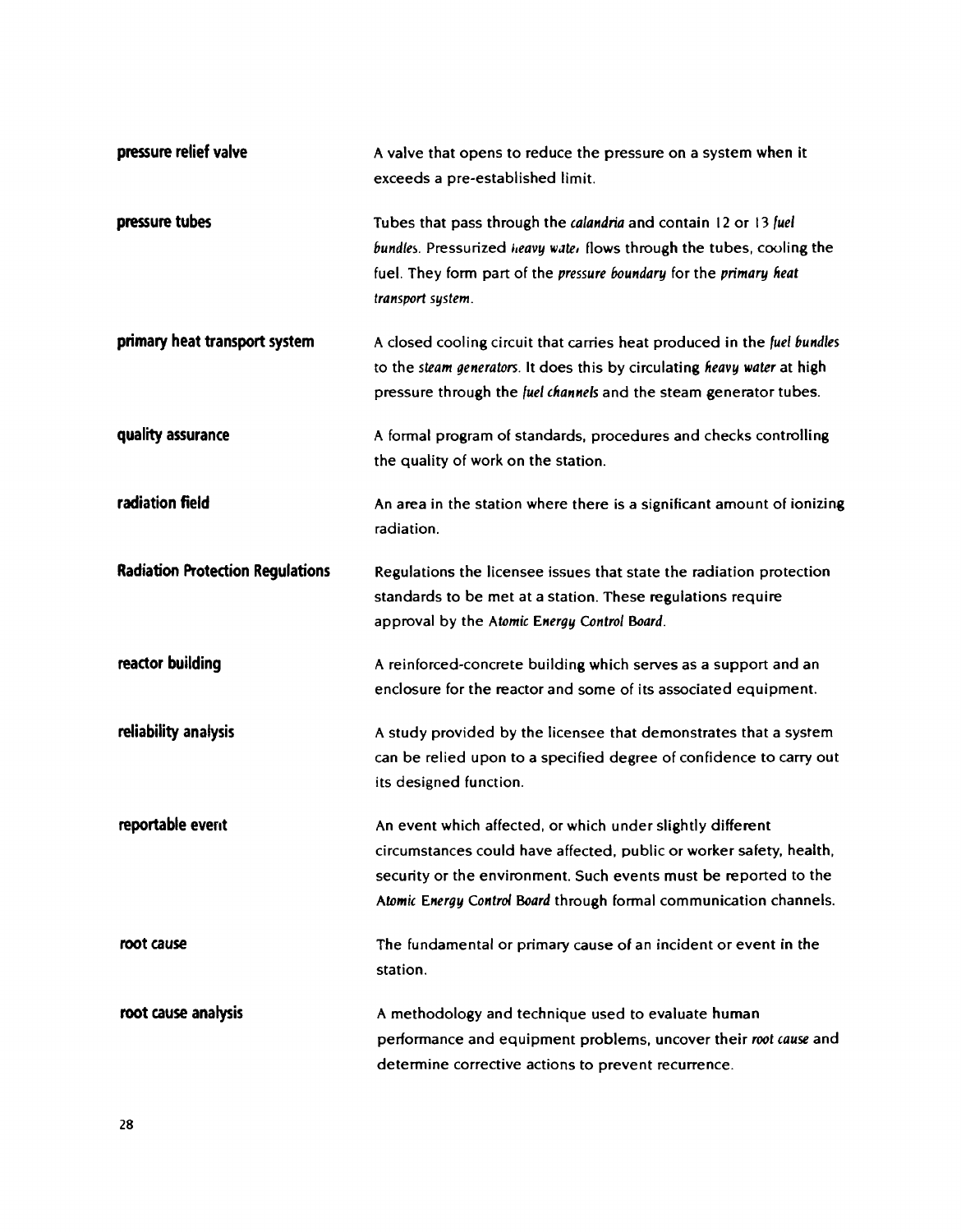| safeguards                 | An international program of monitoring and inspection carried out<br>by staff of the International Atomic Energy Agency. Safeguards ensure<br>that nuclear materials in the station are not diverted for non-<br>peaceful uses.                                                                                           |
|----------------------------|---------------------------------------------------------------------------------------------------------------------------------------------------------------------------------------------------------------------------------------------------------------------------------------------------------------------------|
| safety support systems     | Systems and features of a station used only to perform safety<br>functions. Examples include the emergency water supply system and the<br>standby generators.                                                                                                                                                             |
| serious process failure    | A failure in the station's components or systems, which is sufficiently<br>serious that one or more of the special safety systems must operate to<br>prevent reactor damage.                                                                                                                                              |
| service building           | The building next to the reactor building. It contains auxiliary systems.<br>For example, heavy water management, maintenance facilities and<br>the main control room.                                                                                                                                                    |
| setpoint                   | The value of a parameter at which a safety system operates, as<br>required by the reactor operating conditions.                                                                                                                                                                                                           |
| shutdown systems (SDS)     | All CANDU reactors, with the exception of Pickering A Nuclear<br>Generating Station, have two independent systems. Each can shut<br>down the reactor. The first shutdown system uses gravity-drop solid<br>shutoff rods. The second injects pressurized liquid poison (gadolinium<br>nitrate) into the <i>moderator</i> . |
| shutdown system one (SDS1) | Shutdown system one works by dropping neutron-absorbing rods<br>into the reactor core if its instruments detect a potentially unsafe<br>condition. It is completely separate and independent from shutdown<br>sustem two.                                                                                                 |
| shutdown system two (SDS2) | Shutdown system two automatically shuts down the reactor by<br>injecting a neutron-absorbing chemical into the <i>moderator</i> if its<br>sensors detect a potentially unsafe condition. It is completely<br>separate and independent from shutdown system one.                                                           |
| shutoff rods               | Neutron-absorbing rods that can be dropped into the reactor under<br>abnormal conditions to shut it down quickly and safely.                                                                                                                                                                                              |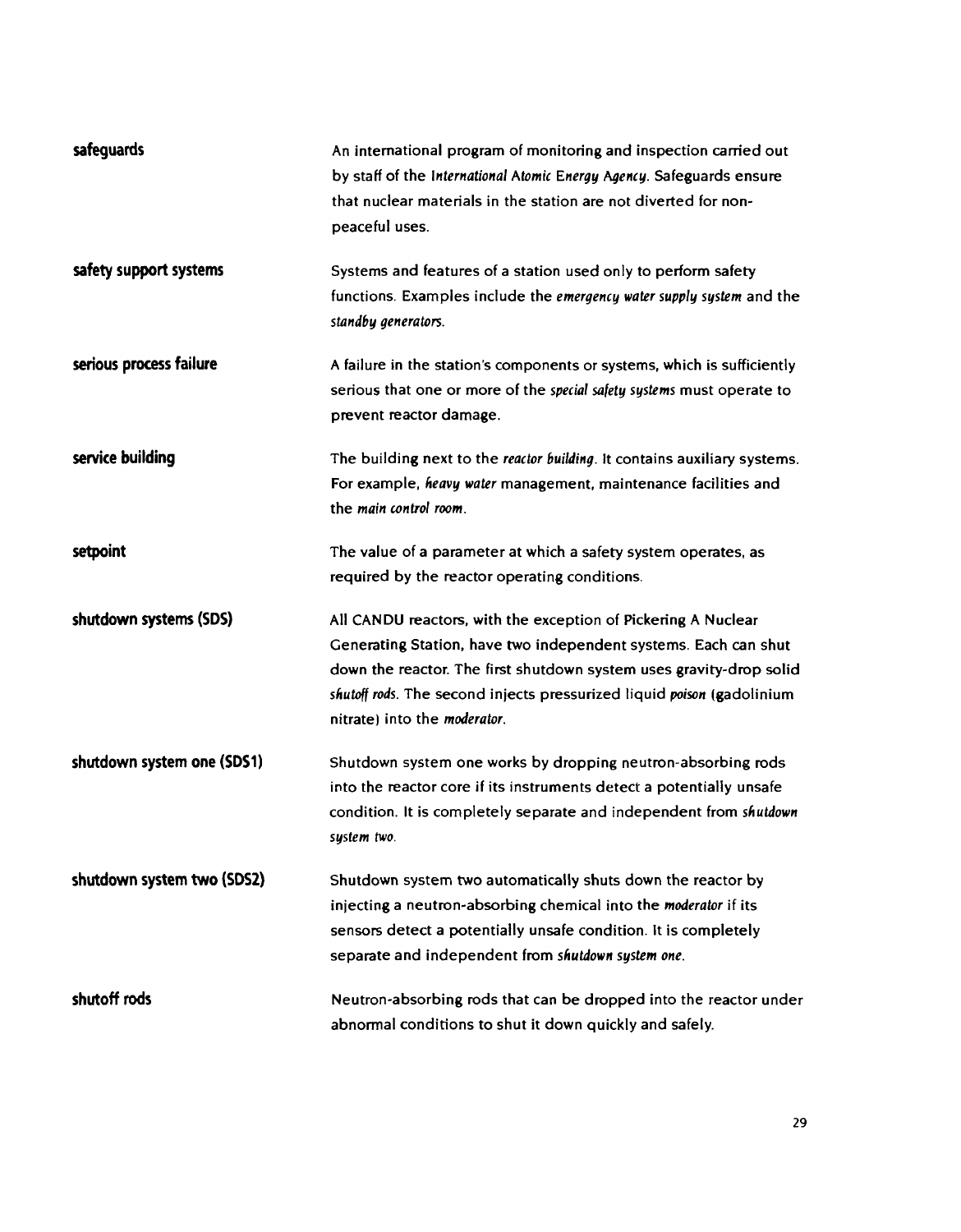| sievert (milli, micro)          | A measurement of radiation exposure. One millisievert (mSv) is one<br>thousandth of a sievert. One microsievert $(\mu S v)$ is one millionth of a<br>sievert.                                                                                                       |
|---------------------------------|---------------------------------------------------------------------------------------------------------------------------------------------------------------------------------------------------------------------------------------------------------------------|
| simulator                       | The simulator represents the station's main control room in the same<br>way that a flight simulator represents the cockpit of an aircraft. It is<br>used for training and testing staff.                                                                            |
| special safety systems          | There are four independent special safety systems: shutdown system<br>one or shutdown system two shuts down the reactor if a problem occurs,<br>the emergency core cooling system provides cooling and the containment<br>system contains any radioactivity.        |
| standby generators              | Diesel or gas turbine-powered generators that can provide<br>electrical power if the station loses its normal supply.                                                                                                                                               |
| steam generator                 | A heat exchanger that transfers heat from the heavy water coolant to<br>ordinary water. The ordinary water boils, producing steam to drive<br>the turbine. The steam generator tubes separate the reactor coolant from<br>the rest of the power generating systems. |
| steam generator tubes           | The inverted U-shaped tubes that contain the heavy water coolant,<br>separating it from the ordinary water outside the tubes which boils<br>to produce steam. Steam generators typically contain several<br>thousand tubes.                                         |
| <b>Transport Packaging of</b>   | Regulations made pursuant to the Atomic Energy Control Act by the                                                                                                                                                                                                   |
| <b>Radioactive Materials</b>    | Atomic Energy Control Board which set out the packaging and safety                                                                                                                                                                                                  |
| <b>Regulations</b>              | marking requirements for radioactive materials for transport.                                                                                                                                                                                                       |
| Treaty on the Non-Proliferation | An international treaty that came into force in 1970, and to which                                                                                                                                                                                                  |
| of Nuclear Weapons (NPT)        | Canada is a party. Its primary aim is preventing the spread of<br>nuclear weapons.                                                                                                                                                                                  |
| trip                            | A rapid shutdown of the reactor in response to the detection of<br>certain abnormal and potentially dangerous conditions.                                                                                                                                           |
| tritium                         | A radioactive isotope of hydrogen that is produced in the reactor's<br>heavy water during operation.                                                                                                                                                                |